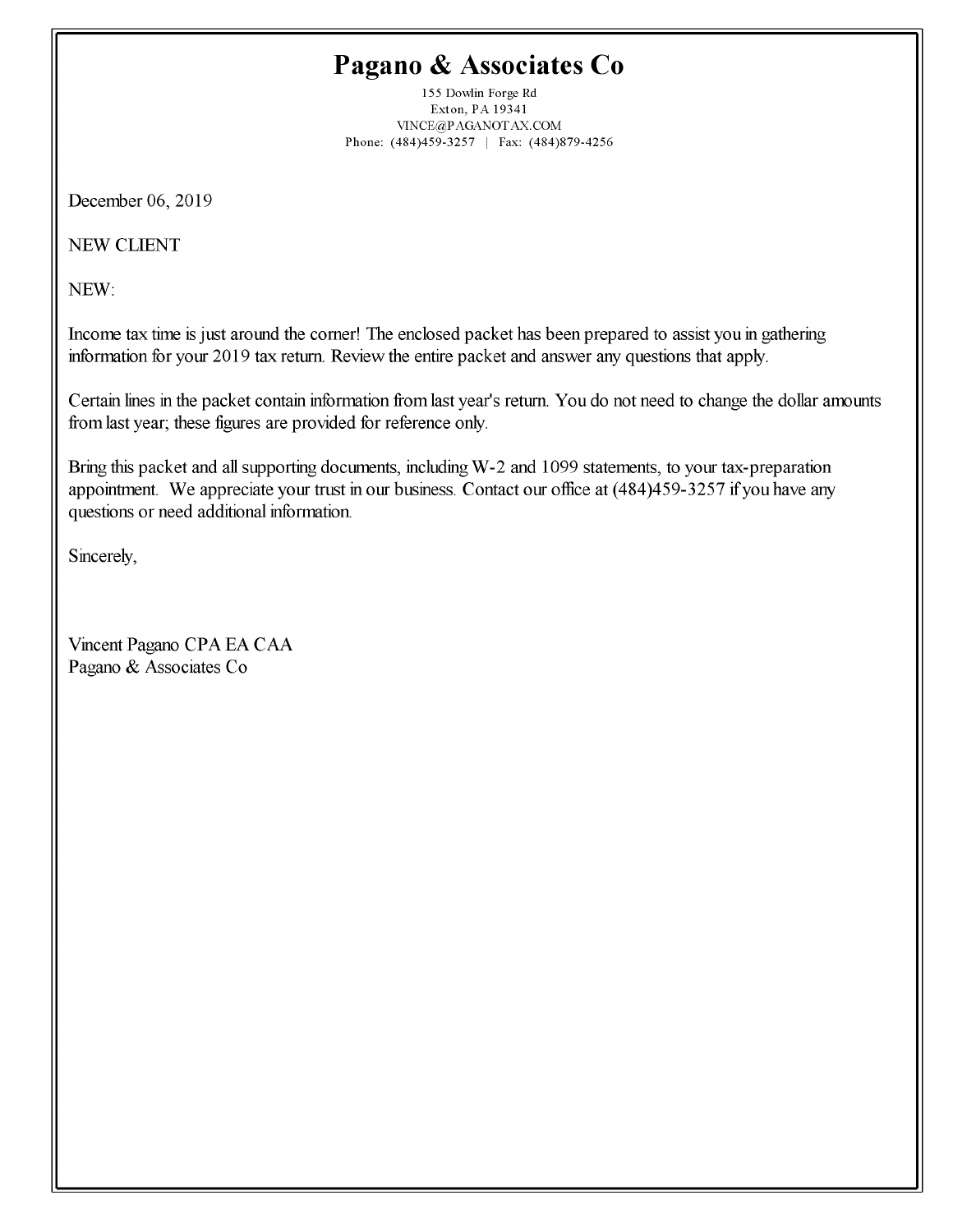# Pagano & Associates Co

155 Dowlin Forge Rd Exton, PA 19341 VINCE@PAGANOTAX.COM Phone: (484)459-3257 | Fax: (484)879-4256

December 06, 2019

**NEW CLIENT** 

Your privacy is important to us. Read the following privacy policy.

We collect nonpublic personal information about you from various sources, including:

\* Interviews regarding your tax situation

\* Applications, organizers, or other documents that supply such information as your name, address, telephone number, Social Security Number, number of dependents, income, and other tax-related data

\* Tax-related documents you provide that are required for processing tax returns, such as Forms W-2, 1099R, 1099-INT and 1099-DIV, and stock transactions

We do not disclose any nonpublic personal information about our clients or former clients to anyone, except as requested by our clients or as required by law.

We restrict access to personal information concerning you, except to our employees who need such information in order to provide products or services to you. We maintain physical, electronic, and procedural safeguards that comply with federal regulations to guard your personal information.

If you have any questions about our privacy policy, contact our office at (484)459-3257.

Sincerely,

Vincent Pagano CPA EA CAA Pagano & Associates Co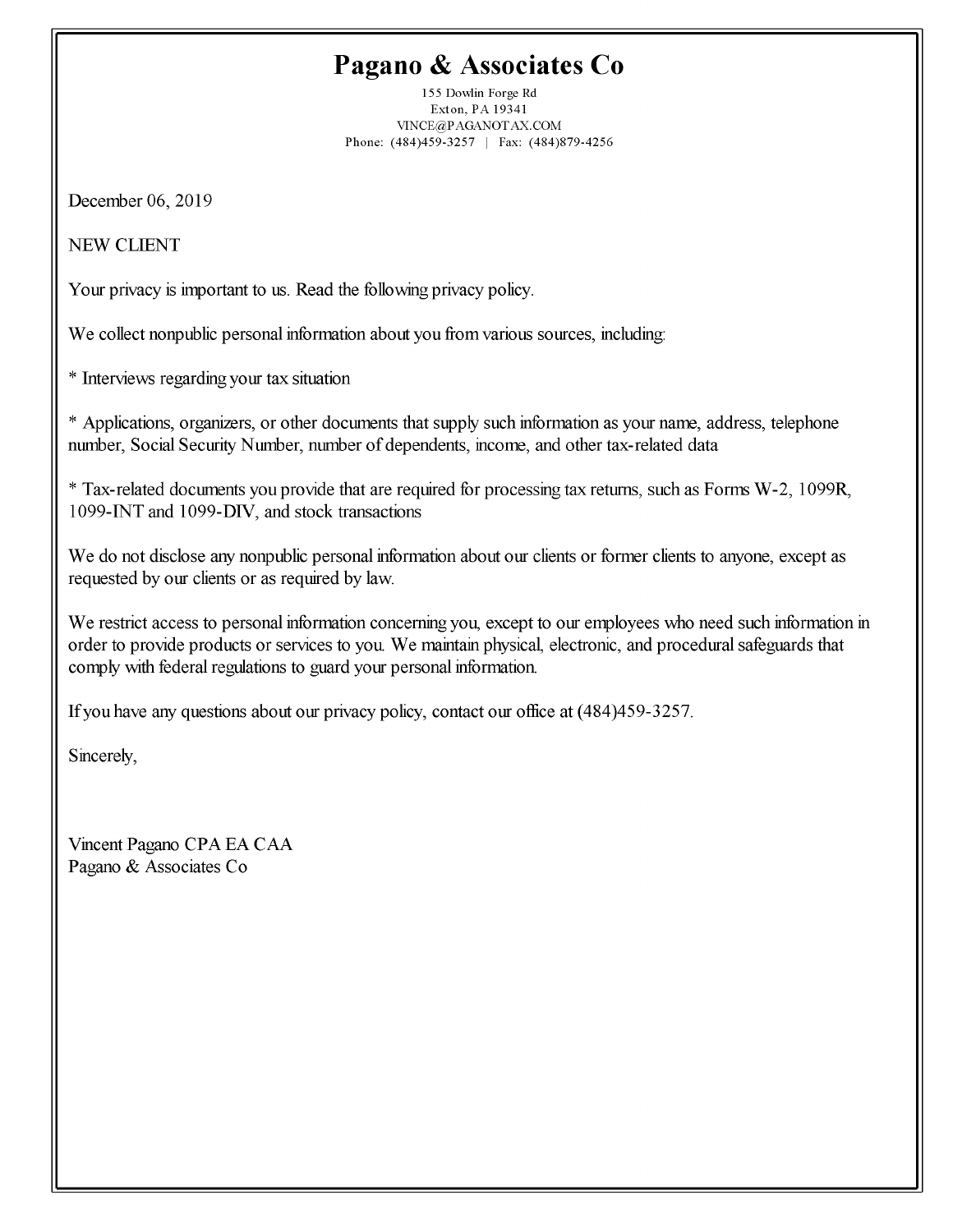# Pagano & Associates Co

155 Dowlin Forge Rd Exton, PA 19341 VINCE@PAGANOTAX.COM Phone: (484)459-3257 | Fax: (484)879-4256

December 06, 2019

**NEW CLIENT** 

Subject: Preparation of Your 2019 Tax Returns

**NEW CLIENT:** 

Thank you for choosing Pagano & Associates Co to assist you with your 2019 taxes. This letter confirms the terms of our engagement with you and outlines the nature and extent of the services we will provide.

We will prepare your 2019 federal and state income tax returns. We will depend on you to provide the information we need to prepare complete and accurate returns. We may ask you to clarify some items but will not audit or otherwise verify the data you submit. An Organizer is enclosed to help you collect the data required for your return. The Organizer will help you avoid overlooking important information. By using it, you will contribute to the efficient preparation of your returns and help minimize the cost of our services.

We will perform accounting services only as needed to prepare your tax returns. Our work will not include procedures to find defalcations or other irregularities. Accordingly, our engagement should not be relied upon to disclose errors, fraud, or other illegal acts, though it may be necessary for you to clarify some of the information you submit. We will inform you of any material errors, fraud, or other illegal acts we discover.

The law imposes penalties when taxpayers underestimate their tax liability. Call us if you have concerns about such penalties.

Should we encounter instances of unclear tax law, or of potential conflicts in the interpretation of the law, we will outline the reasonable courses of action and the risks and consequences of each. We will ultimately adopt, on your behalf, the alternative you select.

Our fee is based on the time required at standard billing rates plus out-of-pocket expenses. Invoices are due and payable upon presentation. All accounts not paid within thirty (30) days are subject to interest charges to the extent permitted by state law.

We will return your original records to you at the end of this engagement. Store these records, along with all supporting documents, in a secure location. We retain copies of your records and our work papers from your engagement for up to seven years, after which these documents will be destroyed.

If you have not selected to e-file your returns with our office, you will be solely responsible to file the returns with the appropriate taxing authorities. Review all tax-return documents carefully before signing them. Our engagement to prepare your 2019 tax returns will conclude with the delivery of the completed returns to you, or with e-filed returns, with your signature and our subsequent submittal of your tax return.

To affirm that this letter correctly summarizes your understanding of the arrangements for this work, sign the enclosed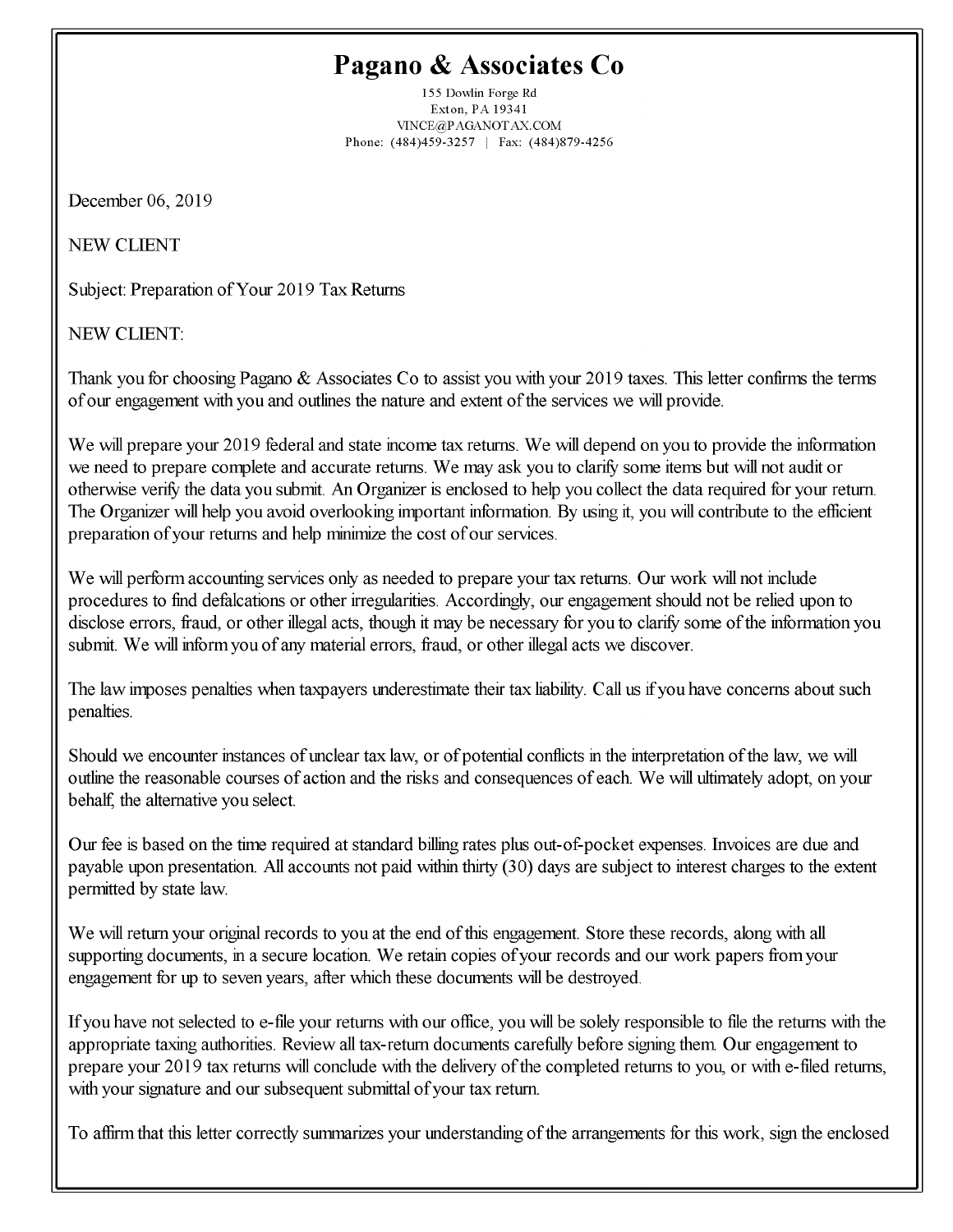copy of this letter in the space indicated and return it to us in the envelope provided.

Thank you for the opportunity to be of service. If you have any questions, contact our office at (484)459-3257.

Sincerely,

Vincent Pagano CPA EA CAA Pagano & Associates Co

(Both spouses must sign for preparation of joint returns.)

Accepted By:

Taxpayer

Spouse

Date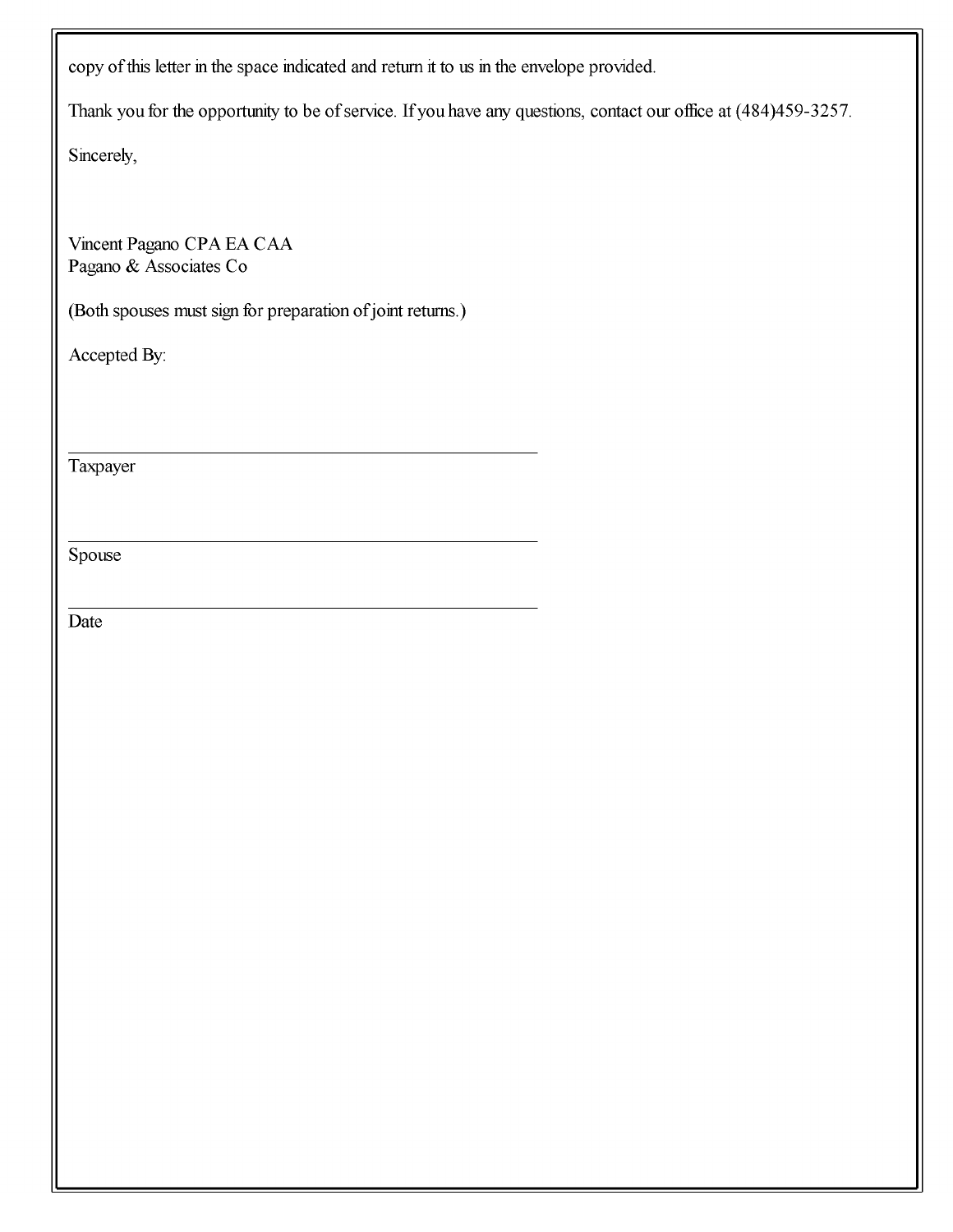**Checklist**

#### Name: NEW CLIENT SON: SSN: NEW CLIENT \*\*\*-\*\*-\*\*\*\*

### **Checklist**

This check list is provided to help you gather necessary information for us to prepare your 2019 income tax return. Return this list, along with the supporting documentation, to our office and let us know of any significant changes from your 2018 tax year.

#### **Other Income (provide supporting documentation for income received for the following items)**

- [ ] Sale of assets or property
- [ ] Cancellation of debt
- [ ] Other income

#### **Payments (provide supporting documentation for payments made for the following items)**

- [] Educator classroom expenses
- [ ] Employee business expenses
- [ ] Contributions to a Health Savings Account
- [ ] Expenses related to work relocation
- [ ] Alimony
- [ ] Student loan interest
- [ ] Tuition and fees for higher education
- [ ] Expenses related to child or dependent care
- [ ] Contributions to a Retirement Savings Account
- [ ] Medical and dental expenses
- [ ] Real estate taxes
- [ ] Other state and local taxes
- [ ] Mortgage interest
- [ ] Investment interest
- [ ] Cash Contributions
- [ ] Noncash Contributions
- [] Unreimbursed employee expenses
- [ ] Investment expenses
- [ ] Gambling losses
- [ ] Other payments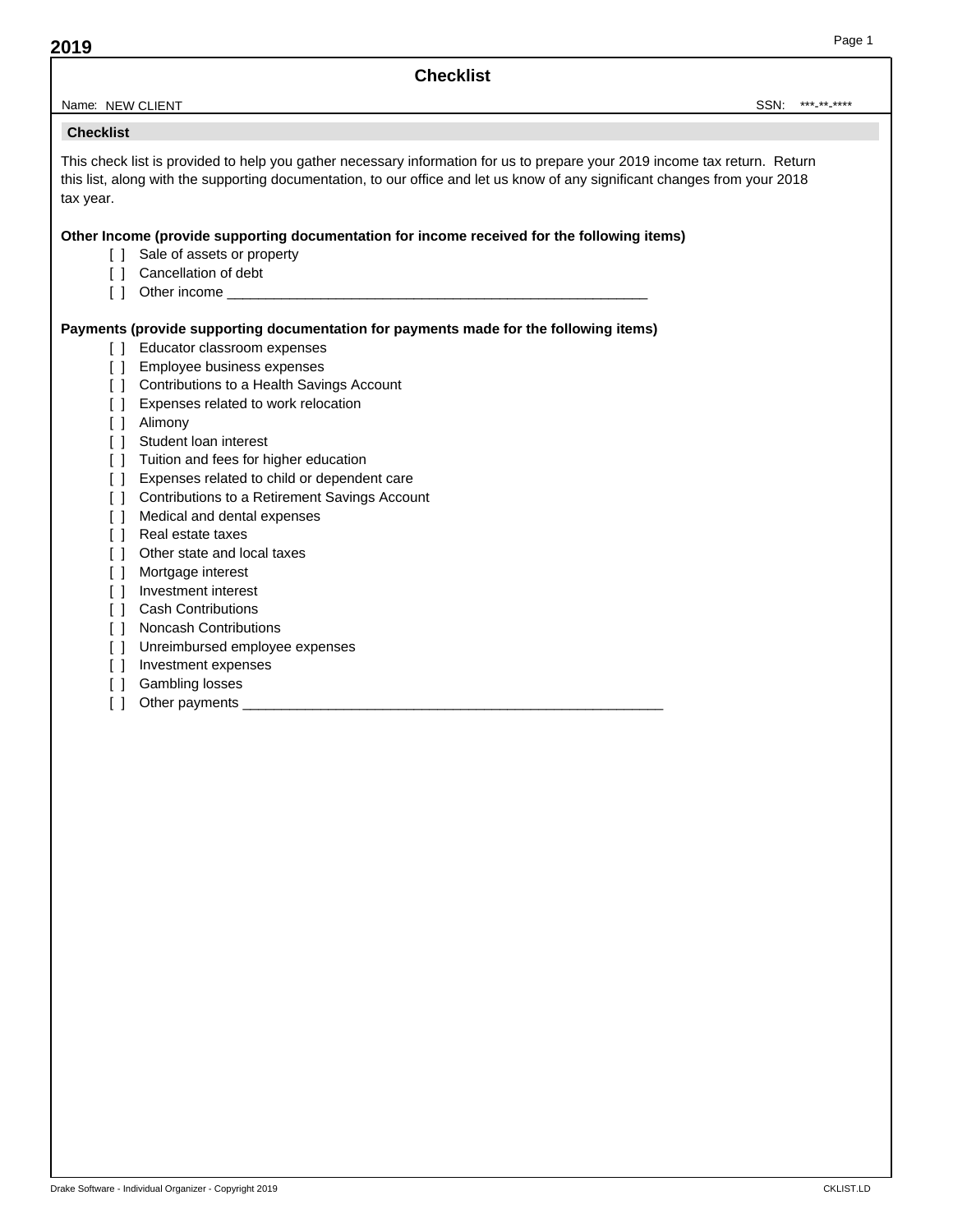#### **Questionnaire**

# **Personal Information**

#### **Yes No**

- [  $\vert$   $\vert$  ] Did your marital status change during the year?
	- If "Yes," explain
- [  $\vert$  ]  $\vert$  Can you or your spouse be claimed as a dependent by someone else?
- [  $\vert$  ]  $\vert$  Did your address change during the year?
	- Provide proof of identity to be eligible to e-file your tax return (driver's license or state-issued photo ID)

#### **Dependent Information**

# **Yes No**

- [  $\vert$  ]  $\vert$  Did you have any changes in dependents during the year?
	- If "Yes," explain
- [  $\vert$  |  $\vert$  | Can another person qualify to claim any of your dependents?
- [  $\vert$  ]  $\vert$  Did you have any childcare expenses during the year?
- [  $\vert$  ]  $\vert$  Did you have any adoption expenses during the year?
- [ ] [ ] Did you have any children under age 19 or a full-time student under age 24 with more than \$2200 of unearned income?
	- Provide documentation for proof of dependent related credits (school records, medical records, daycare records, etc.)

#### **Health Care Information**

# **Yes No**

- [ ] [ ] Did any member of your household have healthcare coverage through the Marketplace? If "Yes," provide copies of Form 1095-A.
- [ ] [ ] Did you receive any distributions from a Health Savings Account (HSA), Archer MSA, or Medicare Advantage MSA during the year?

#### **Income, Purchases, Sales, and Debt Information**

#### **Yes No**

| ו זו ז           | Did you receive any tips not reported to your employer?                                                                                                                                           |
|------------------|---------------------------------------------------------------------------------------------------------------------------------------------------------------------------------------------------|
| $\Box$           | Did you receive any disability income during the year?                                                                                                                                            |
| $\Box$           | Did you cash any U.S. savings bonds during the year?                                                                                                                                              |
| $\Box$<br>$\Box$ | Did you receive, sell, send, exchange, or otherwise acquire any financial interest in any virtual<br>currencies?                                                                                  |
| $[1]$ $[1]$      | Did you receive any other income not provided with this organizer?<br>If "Yes," explain                                                                                                           |
| [11]             | Did you start a new business or purchase any rental property during the year?                                                                                                                     |
| $\Box$           | Did you sell an existing business, rental property, or other property during the year?                                                                                                            |
| $\perp$          | Did you purchase any business assets or convert any assets to business use?                                                                                                                       |
|                  | If "Yes," provide the cost of the asset, the date it was placed in service, and business use<br>percentage.                                                                                       |
| [11]             | Did you purchase any gasoline, diesel, or special fuels for non-highway business use?                                                                                                             |
| $\Box$           | Did you buy or sell any stocks, bonds, or other investments during the year?                                                                                                                      |
| 1 1 1 1          | Did you sell a principal residence during the year?                                                                                                                                               |
|                  | If "Yes," provide closing documentation for the purchase and sale of the home                                                                                                                     |
| $\Box$           | Did you have a principal residence or a piece of real property foreclosed on during the year?                                                                                                     |
| $\Box$           | Did you abandon a principal residence or a piece of real property during the year?                                                                                                                |
| $\Box$<br>$\Box$ | Did you refinance your principal home or second home or take out a home equity loan during the year?<br>If "Yes," provide all escrow, closing, and other pertinent documentation and information. |
| - 1-1            | Did you receive any principal or interest during this year from property sold in prior years?                                                                                                     |
|                  | Did you rent out your home or use it for business?                                                                                                                                                |
|                  | Did you sell, exchange, or purchase any real estate during the year?                                                                                                                              |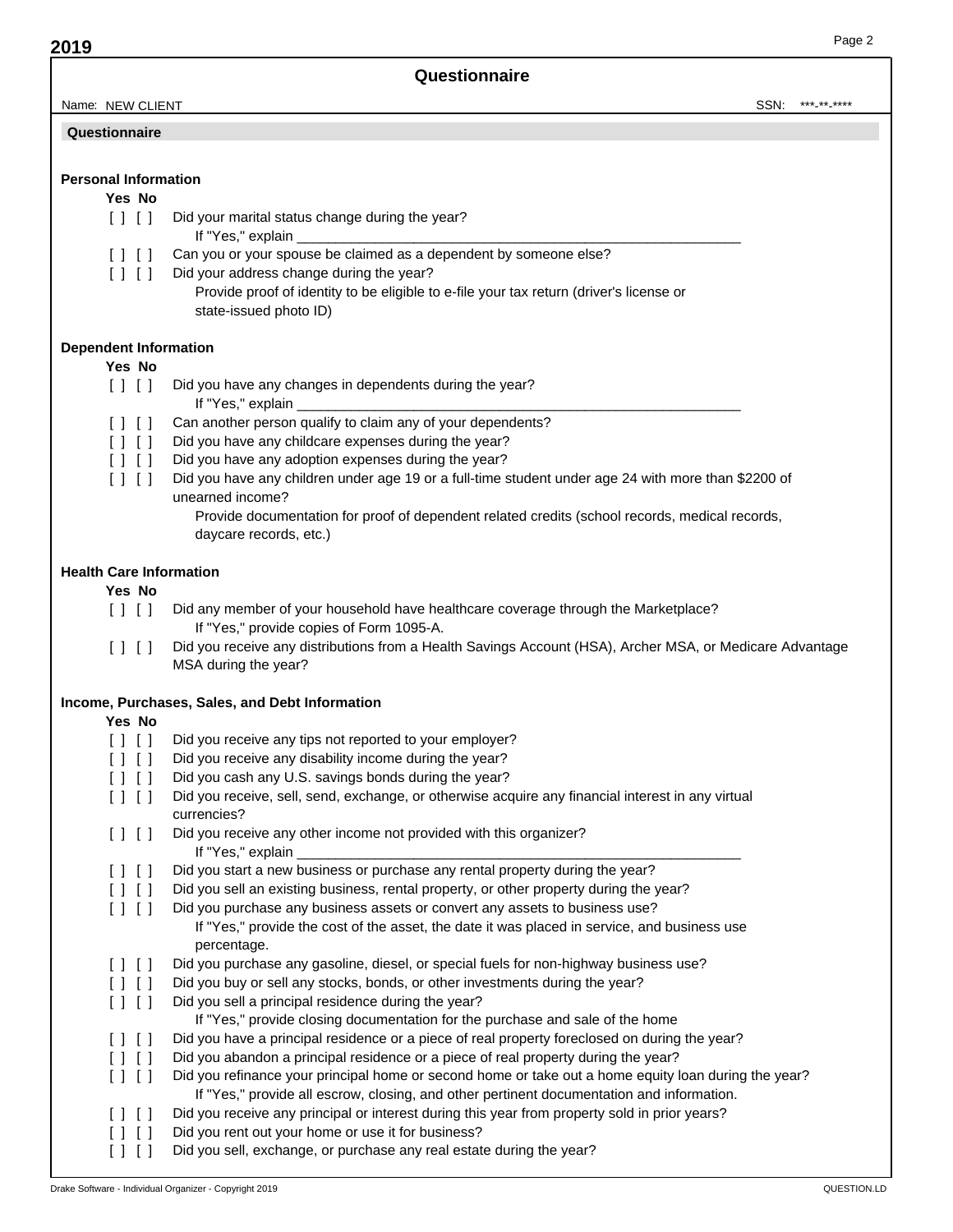**Questionnaire**

Name: NEW CLIENT

SSN: \*\*\*<sub>\*\*\*</sub>\*\*\*\*\*

| [11]<br>[1]                                                                    | Did you acquire a new or additional interest in a partnership or S corporation?<br>Did you have any debts canceled or forgiven this year?                                                                                                                    |
|--------------------------------------------------------------------------------|--------------------------------------------------------------------------------------------------------------------------------------------------------------------------------------------------------------------------------------------------------------|
| $\begin{array}{c} \hline \end{array}$                                          | Does anyone owe you money that has become uncollectible?                                                                                                                                                                                                     |
| $[ \ ] \ [ \ ]$                                                                | Did you purchase a new hybrid, alternative motor, or electric motor energy-efficient vehicle during the<br>year?                                                                                                                                             |
|                                                                                | If "Yes," provide the year, make, model, VIN, and date the vehicle was placed in service.                                                                                                                                                                    |
| Yes No                                                                         | <b>Itemized Deduction Information</b>                                                                                                                                                                                                                        |
| $[ \ ] \ [ \ ]$                                                                | Did you pay out-of-pocket medical or dental expenses (premiums, prescriptions, mileage, etc.) during the<br>year?                                                                                                                                            |
| $\begin{array}{c} \hline \end{array}$<br>$\begin{array}{c} \hline \end{array}$ | Did you pay any long-term care premiums for yourself, your spouse, or a dependent during the year?<br>Did you receive any state or local income tax refunds from prior years?                                                                                |
| [11]                                                                           | Did you make any major purchases (vehicle, boat, etc.) during the year?                                                                                                                                                                                      |
| [1]                                                                            | Did you pay any real estate property taxes or personal taxes during the year?                                                                                                                                                                                |
| [1]                                                                            | Did you pay mortgage interest during the year?                                                                                                                                                                                                               |
| [1]                                                                            | Did you make cash donations to charity during the year?                                                                                                                                                                                                      |
| $\begin{array}{c} \hline \end{array}$                                          | Did you make noncash donations to charity (clothes, furniture, etc.) during the year?<br>Did you donate a boat or vehicle during the year?                                                                                                                   |
| $\begin{bmatrix} 1 & 1 & 1 \end{bmatrix}$                                      | If "Yes," attach Form 1098-C.                                                                                                                                                                                                                                |
| [ ] [ ]                                                                        | Did you have gambling winnings or losses during the year?                                                                                                                                                                                                    |
| $[ \ ] \ [ \ ]$                                                                | Did you have any job-related expenses that were not reimbursed by your employer (uniforms, safety                                                                                                                                                            |
|                                                                                | equipment, etc.)?                                                                                                                                                                                                                                            |
| $[ \; ] \; [ \; ]$                                                             | Did you use your vehicle on the job other than for commuting to work?                                                                                                                                                                                        |
| $[ \ ] \ [ \ ]$                                                                | Did you work out of town at any time during the year?                                                                                                                                                                                                        |
| <b>Retirement Information</b>                                                  |                                                                                                                                                                                                                                                              |
| Yes No                                                                         |                                                                                                                                                                                                                                                              |
| $[ \ ] \ [ \ ]$<br>$\begin{bmatrix} 1 & 1 & 1 \end{bmatrix}$                   | Did you receive any payments from a pension, profit sharing, or 401(k) plan during the year?<br>Did you make any withdrawals from or contributions to an IRA, Roth, Keogh, SIMPLE, SEP, 401(k), myRA, or<br>other qualified retirement plan during the year? |
| $[ \ ] \ [ \ ]$                                                                | Did you receive any Social Security benefits during the year?                                                                                                                                                                                                |
| <b>Education Information</b>                                                   |                                                                                                                                                                                                                                                              |
| Yes No                                                                         |                                                                                                                                                                                                                                                              |
| $[ \ ] \ [ \ ]$                                                                | Did you pay tuition expenses that were required for attending college, university, or vocational school<br>for yourself, your spouse, or a dependent during the year (even if classes were attended in another<br>year)?                                     |
| [11]                                                                           | Did anyone in your household attend a post-secondary school during the year?                                                                                                                                                                                 |
| $\begin{array}{c} \hline \end{array}$                                          | Did you make a contribution to or receive a distribution from an Education Savings Account or Qualified<br>Tuition Program during the year?                                                                                                                  |
| $[ \ ] \ [ \ ]$                                                                | Did you pay student loan interest for yourself, your spouse, or your dependent(s) during the year?                                                                                                                                                           |
| <b>Miscellaneous Information</b>                                               |                                                                                                                                                                                                                                                              |
| Yes No                                                                         |                                                                                                                                                                                                                                                              |
| $[ \ ] \ [ \ ]$                                                                | Did you incur a gain or loss due to damaged or stolen property?<br>If "Yes," provide the incident date, value of the property, and amount of insurance reimbursements.                                                                                       |
| [11]                                                                           | Did you pay wages to any household employees (babysitter, nanny, housekeeper, etc.)?                                                                                                                                                                         |
| $\begin{array}{c} \hline \end{array}$                                          | Did you make gifts to any one person in excess of \$15,000 during the year?<br>If "Yes,"<br>Yes No                                                                                                                                                           |
|                                                                                | Are you splitting the gift with your spouse?<br>$\Box$                                                                                                                                                                                                       |
| 1 1 1 1<br>1 1 1 1                                                             | Did you incur moving expenses during the year?<br>Did you make any energy-efficient improvements to your main home during the year?                                                                                                                          |
|                                                                                |                                                                                                                                                                                                                                                              |
|                                                                                | Drake Software - Individual Organizer - Copyright 2019<br>QUESTION.LD                                                                                                                                                                                        |
|                                                                                |                                                                                                                                                                                                                                                              |
|                                                                                |                                                                                                                                                                                                                                                              |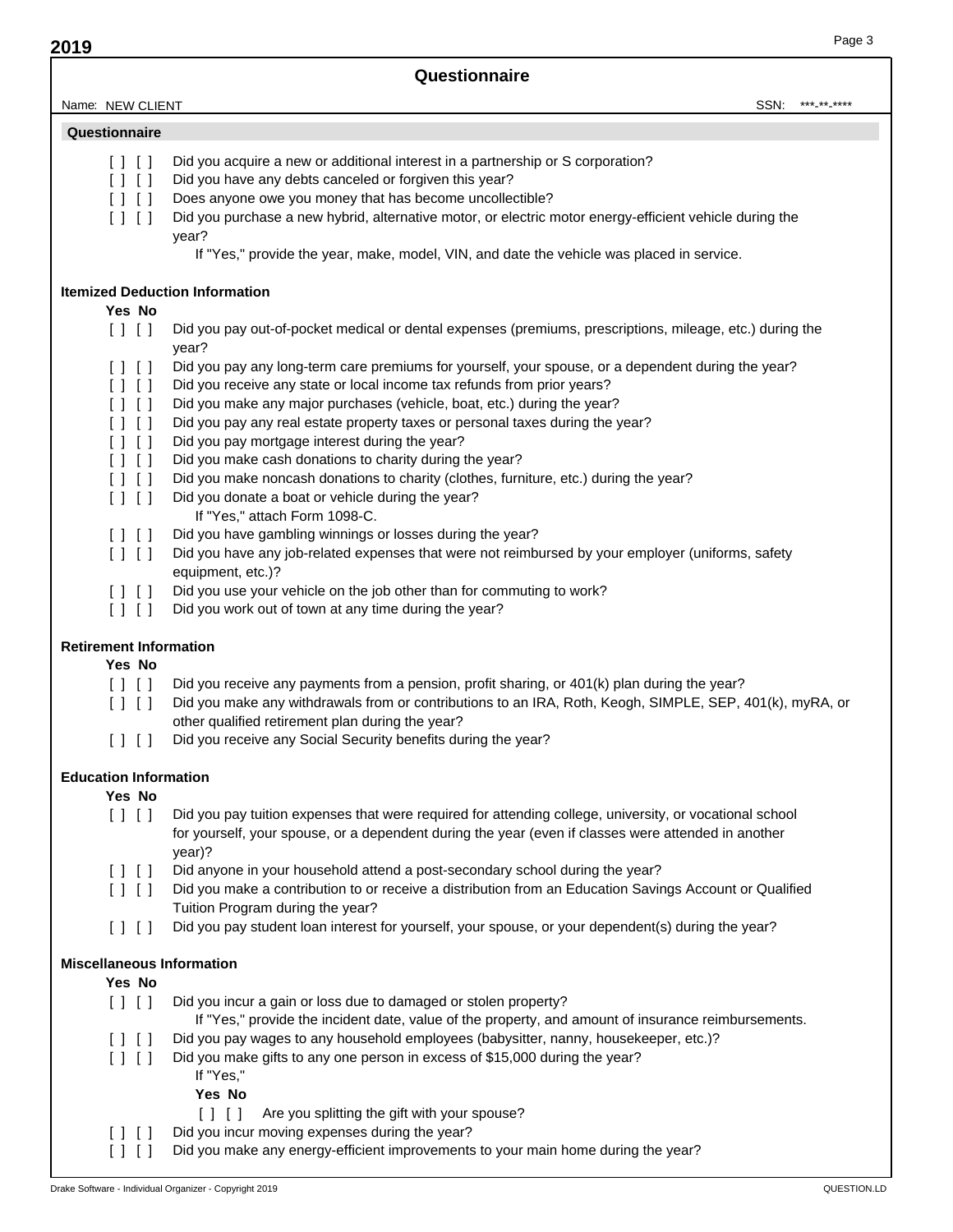# **Questionnaire**

| Name: | <b>CLIENT</b><br>$\sim$<br><b>NEW</b> | SSN: | د مال |
|-------|---------------------------------------|------|-------|
|       |                                       |      |       |

#### **Questionnaire**

- [  $\mid$   $\mid$   $\mid$  Are you a business owner who paid health insurance premiums for your employees during the year?
- [ ] [ ] Did you apply an overpayment of your 2018 taxes to your 2019 estimated taxes?
- [ ] [ ] If you have an overpayment of 2019 taxes, do you want the refund applied to your 2020 estimated taxes?
- [  $\vert$  |  $\vert$  | Did you make any estimated payments toward your 2019 taxes?
- [  $\mid$  |  $\mid$  Do you want to have any refund or balance due directly deposited or withdrawn? If "Yes," provide a canceled checking or savings slip.
- [ ] [ ] Did you receive any notices from the IRS or state taxing authority? If "Yes," explain
- [  $\vert$  ] May the IRS discuss your tax return with your preparer?
- $\lceil$  |  $\lceil$  | Would you like a copy of your tax return emailed to you instead of receiving a printed copy?

# **Foreign Account Information**

# **Yes No**

- [ ] [ ] Did you have a financial interest in or signature authority over a financial account or asset located in a foreign country?
- [ ] [ ] Did you receive a distribution from, or were you a grantor of, or transferor to, a foreign trust?
- [ ] [ ] Did you have any income from, or pay taxes to, a foreign country?
- [ ] [ ] Did you own property in a foreign country?
- [  $\mid$   $\mid$   $\mid$   $\mid$  Did the aggregate value of your foreign accounts exceed \$10,000 at any time during the year?

# **Additional Questions**

# **Yes No**

- [ ] [ ] Did you receive income or incur expenses associated with a fantasy sport league? If yes, provide documentation.
- [ ] [ ] Did you receive income or incur expenses associated with car sharing (e.g., Lyft or Uber)? If yes, attach Form 1099-MISC and Form 1099-K.
- [ ] [ ] Did you receive income or incur expenses associated with freelancing (e.g., Upwork or TaskRabbit)? If yes, attach Form 1099-K or Form W-2.
- [ ] [ ] Did you receive income or incur expenses associated with fashion sharing (e.g., Poshmark or thredUP)? If yes, provide documentation.
- [ ] [ ] Did you receive income or incur expenses associated with crowdfunding (e.g., Kickstarter or Indiegogo)? If yes, attach Form 1099-K.
- [ ] [ ] Did you receive income or incur expenses associated with a short-term rental (e.g., Airbnb or HomeAway)? If yes, provide documentation.
- [] [] Do you anticipate your income or withholdings to be different for 2020?

# **Preparer Notes**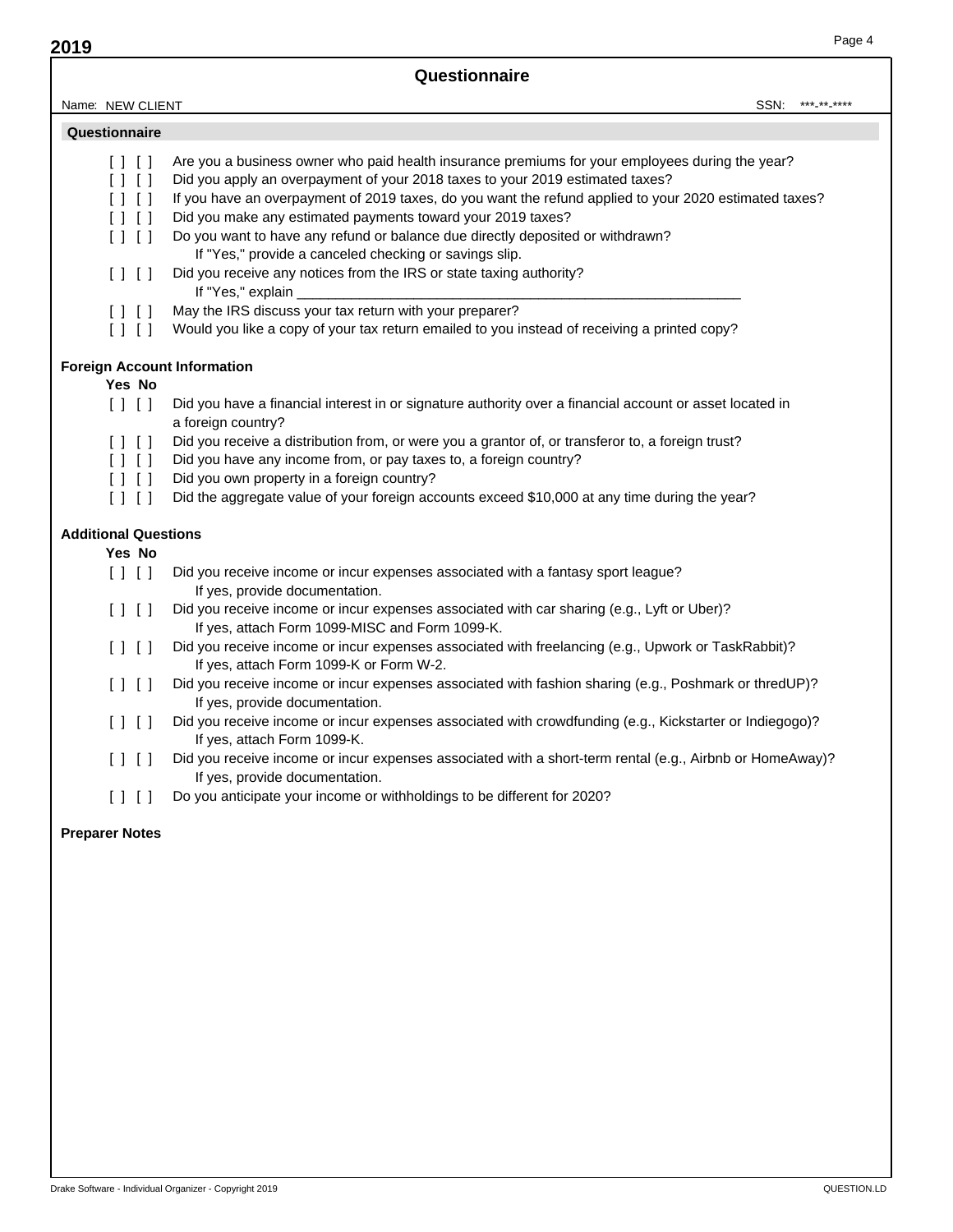| <b>Personal Information</b>                                    |                   |                                      |                             |                               |                      |                          |
|----------------------------------------------------------------|-------------------|--------------------------------------|-----------------------------|-------------------------------|----------------------|--------------------------|
| Name                                                           |                   |                                      |                             | <b>SSN</b>                    |                      | Date of birth            |
| Taxpayer<br>NEW CLIENT                                         |                   |                                      |                             | *** ** ****                   |                      |                          |
| Spouse                                                         |                   |                                      |                             |                               |                      |                          |
| Street address, city, state, and ZIP                           |                   |                                      |                             |                               |                      |                          |
| Occupation                                                     |                   | Daytime phone                        |                             | <b>Evening phone</b>          | <b>Cell phone</b>    |                          |
| <b>Taxpayer</b>                                                |                   |                                      |                             |                               |                      |                          |
| Spouse                                                         |                   |                                      |                             |                               |                      |                          |
| <b>Taxpayer email</b>                                          |                   |                                      |                             |                               |                      |                          |
| Spouse email                                                   |                   |                                      |                             |                               |                      |                          |
| Marital Status at end of 2019                                  | Other information |                                      |                             | <b>Taxpayer</b>               | <b>Spouse</b>        |                          |
| <b>Married</b>                                                 | Are you blind?    |                                      | Yes<br>Yes                  | No<br>No<br>$\vert \ \ \vert$ | Yes<br>Yes           | No<br>No                 |
| <b>Married filing separately</b><br>Single                     | Are you disabled? | Are you a full-time student?         | Yes                         | $\vert \ \ \vert$<br>No       | Yes                  | No                       |
| If spouse died in 2019<br>Widow(er)<br>enter the date of death |                   | Do you want \$3 to go to the         | $\blacksquare$<br>Yes       | $\Box$<br>No                  | Yes                  | No                       |
| <b>Dependent Information</b>                                   |                   | Presidential Election Campaign Fund? |                             |                               |                      |                          |
| <b>First and last name</b>                                     | <b>SSN</b>        | Relationship                         | <b>Months</b><br>in<br>home | Date of birth                 | <b>Disabled</b>      | Full-<br>time<br>student |
|                                                                |                   |                                      |                             |                               |                      |                          |
|                                                                |                   |                                      |                             |                               |                      |                          |
|                                                                |                   |                                      |                             |                               |                      |                          |
|                                                                |                   |                                      |                             |                               |                      |                          |
| List dependents required to file a retum                       |                   |                                      |                             |                               |                      |                          |
| <b>Estimates</b>                                               |                   |                                      |                             |                               |                      |                          |
| Federal<br>Date paid<br>Amount                                 | Date paid         | <b>Resident state</b><br>Amount      |                             | Date paid                     | <b>Resident city</b> | Amount                   |
| Overpayment applied<br>from $2018$                             |                   |                                      |                             |                               |                      |                          |
| First quarter                                                  |                   |                                      |                             |                               |                      |                          |
| Second quarter                                                 |                   |                                      |                             |                               |                      |                          |
| Third quarter                                                  |                   |                                      |                             |                               |                      |                          |
| Fourth quarter                                                 |                   |                                      |                             |                               |                      |                          |
| Additional payments                                            |                   |                                      |                             |                               |                      |                          |
| <b>Account Information for Deposits or Withdrawals</b>         |                   |                                      |                             |                               |                      |                          |
|                                                                | <b>Bank</b>       | <b>Bank</b>                          |                             | Type of account               | Use this account for | Withdrawals              |
| Name of bank                                                   | routing number    | account number                       | Checking                    | <b>Savings</b>                | <b>Deposits</b>      |                          |
|                                                                |                   |                                      |                             |                               |                      |                          |
| <b>Appointment Information</b>                                 |                   |                                      |                             |                               |                      |                          |
| Your 2019 appointment is scheduled for                         |                   |                                      |                             |                               |                      |                          |
|                                                                |                   |                                      |                             |                               |                      |                          |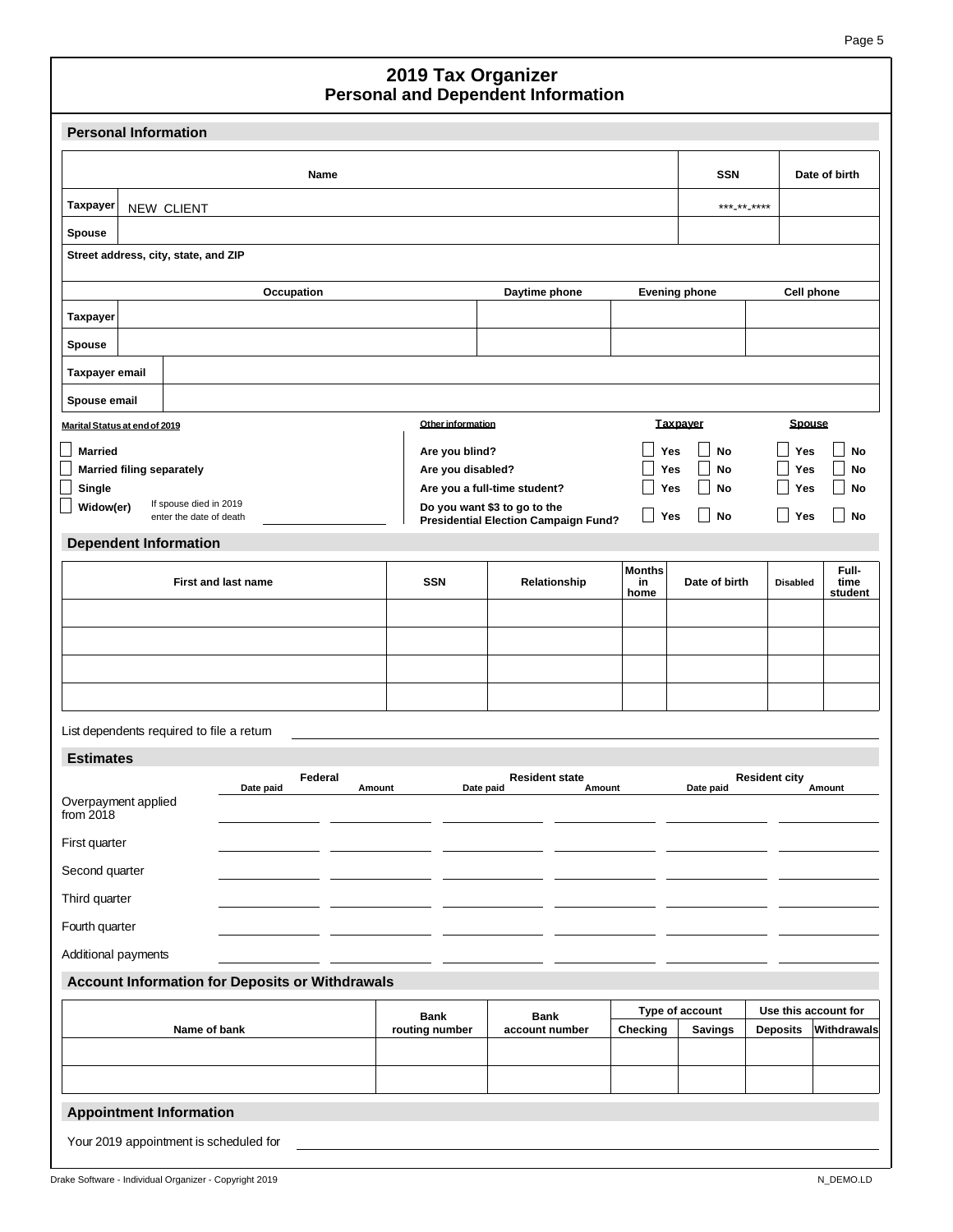| Income                                                                                                                             |                       |
|------------------------------------------------------------------------------------------------------------------------------------|-----------------------|
| SSN:<br>Name: NEW CLIENT                                                                                                           | *** ** ****           |
| <b>Wages &amp; Salaries</b>                                                                                                        |                       |
| Provide all copies of Form W-2                                                                                                     |                       |
| Employer name                                                                                                                      | 2019 federal<br>wages |
|                                                                                                                                    |                       |
|                                                                                                                                    |                       |
|                                                                                                                                    |                       |
|                                                                                                                                    |                       |
|                                                                                                                                    |                       |
|                                                                                                                                    |                       |
|                                                                                                                                    |                       |
|                                                                                                                                    |                       |
|                                                                                                                                    |                       |
|                                                                                                                                    |                       |
|                                                                                                                                    |                       |
| Retirement<br>Provide all copies of Form 1099-R                                                                                    |                       |
|                                                                                                                                    |                       |
| Payer name                                                                                                                         | 2019<br>distribution  |
|                                                                                                                                    |                       |
|                                                                                                                                    |                       |
|                                                                                                                                    |                       |
|                                                                                                                                    |                       |
|                                                                                                                                    |                       |
|                                                                                                                                    |                       |
|                                                                                                                                    |                       |
|                                                                                                                                    |                       |
|                                                                                                                                    |                       |
| $\Box$<br>Did you take a distribution from an IRA and give it to an organization eligible to receive tax-deductible contributions? | Yes $\Box$ No         |
|                                                                                                                                    |                       |
| Form 1099-Misc Income<br>Provide all copies of Form 1099-MISC                                                                      |                       |
|                                                                                                                                    | 2019                  |
| Payer name                                                                                                                         | amount                |
|                                                                                                                                    |                       |
|                                                                                                                                    |                       |
|                                                                                                                                    |                       |
|                                                                                                                                    |                       |
|                                                                                                                                    |                       |
|                                                                                                                                    |                       |
|                                                                                                                                    |                       |
|                                                                                                                                    |                       |
|                                                                                                                                    |                       |
|                                                                                                                                    |                       |
|                                                                                                                                    |                       |
|                                                                                                                                    |                       |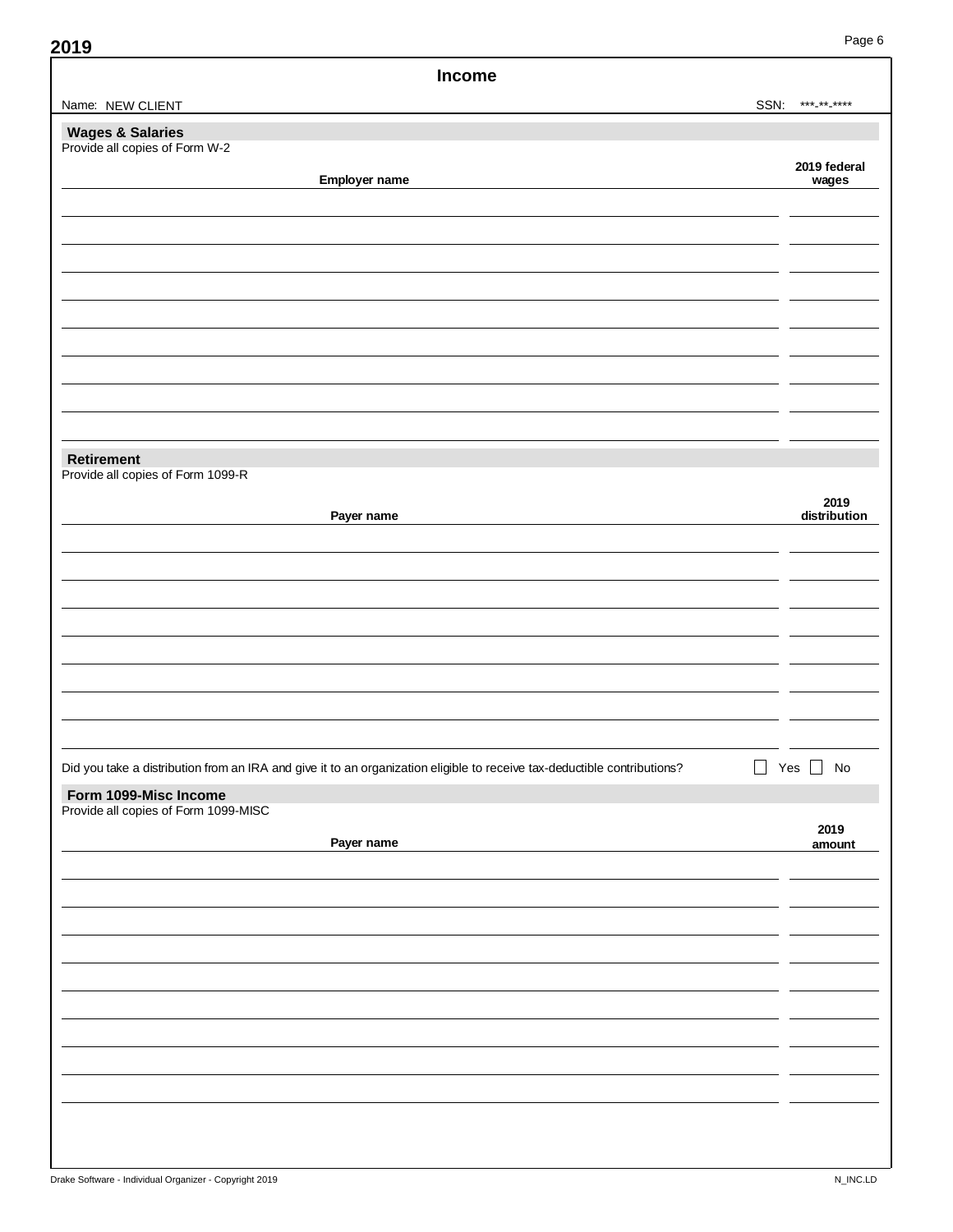| Name: NEW CLIENT<br>SSN:<br><b>Dividend Income</b><br>Provide all copies of Form 1099-DIV & other statements that report dividend income<br>2019<br>ordinary<br>Account number<br>dividends<br>Payer name | *** ** ****<br>2019<br>qualified |
|-----------------------------------------------------------------------------------------------------------------------------------------------------------------------------------------------------------|----------------------------------|
|                                                                                                                                                                                                           |                                  |
|                                                                                                                                                                                                           |                                  |
|                                                                                                                                                                                                           |                                  |
|                                                                                                                                                                                                           |                                  |
|                                                                                                                                                                                                           | dividends                        |
|                                                                                                                                                                                                           |                                  |
|                                                                                                                                                                                                           |                                  |
|                                                                                                                                                                                                           |                                  |
|                                                                                                                                                                                                           |                                  |
|                                                                                                                                                                                                           |                                  |
|                                                                                                                                                                                                           |                                  |
|                                                                                                                                                                                                           |                                  |
|                                                                                                                                                                                                           |                                  |
|                                                                                                                                                                                                           |                                  |
|                                                                                                                                                                                                           |                                  |
|                                                                                                                                                                                                           |                                  |
|                                                                                                                                                                                                           |                                  |
|                                                                                                                                                                                                           |                                  |
|                                                                                                                                                                                                           |                                  |
|                                                                                                                                                                                                           |                                  |
|                                                                                                                                                                                                           |                                  |
| <b>Interest Income</b>                                                                                                                                                                                    |                                  |
| Provide all copies of Form 1099-INT, Form 1099-OID and other statements that report interest income<br>Account number                                                                                     | 2019                             |
| Payer name                                                                                                                                                                                                | interest                         |
|                                                                                                                                                                                                           |                                  |
|                                                                                                                                                                                                           |                                  |
|                                                                                                                                                                                                           |                                  |
|                                                                                                                                                                                                           |                                  |
|                                                                                                                                                                                                           |                                  |
|                                                                                                                                                                                                           |                                  |
|                                                                                                                                                                                                           |                                  |
|                                                                                                                                                                                                           |                                  |
|                                                                                                                                                                                                           |                                  |
|                                                                                                                                                                                                           |                                  |
|                                                                                                                                                                                                           |                                  |
|                                                                                                                                                                                                           |                                  |
|                                                                                                                                                                                                           |                                  |
|                                                                                                                                                                                                           |                                  |
|                                                                                                                                                                                                           |                                  |
|                                                                                                                                                                                                           |                                  |
| If any interest income listed above is from a seller-financed mortgage, provide the payer's ID number and address                                                                                         |                                  |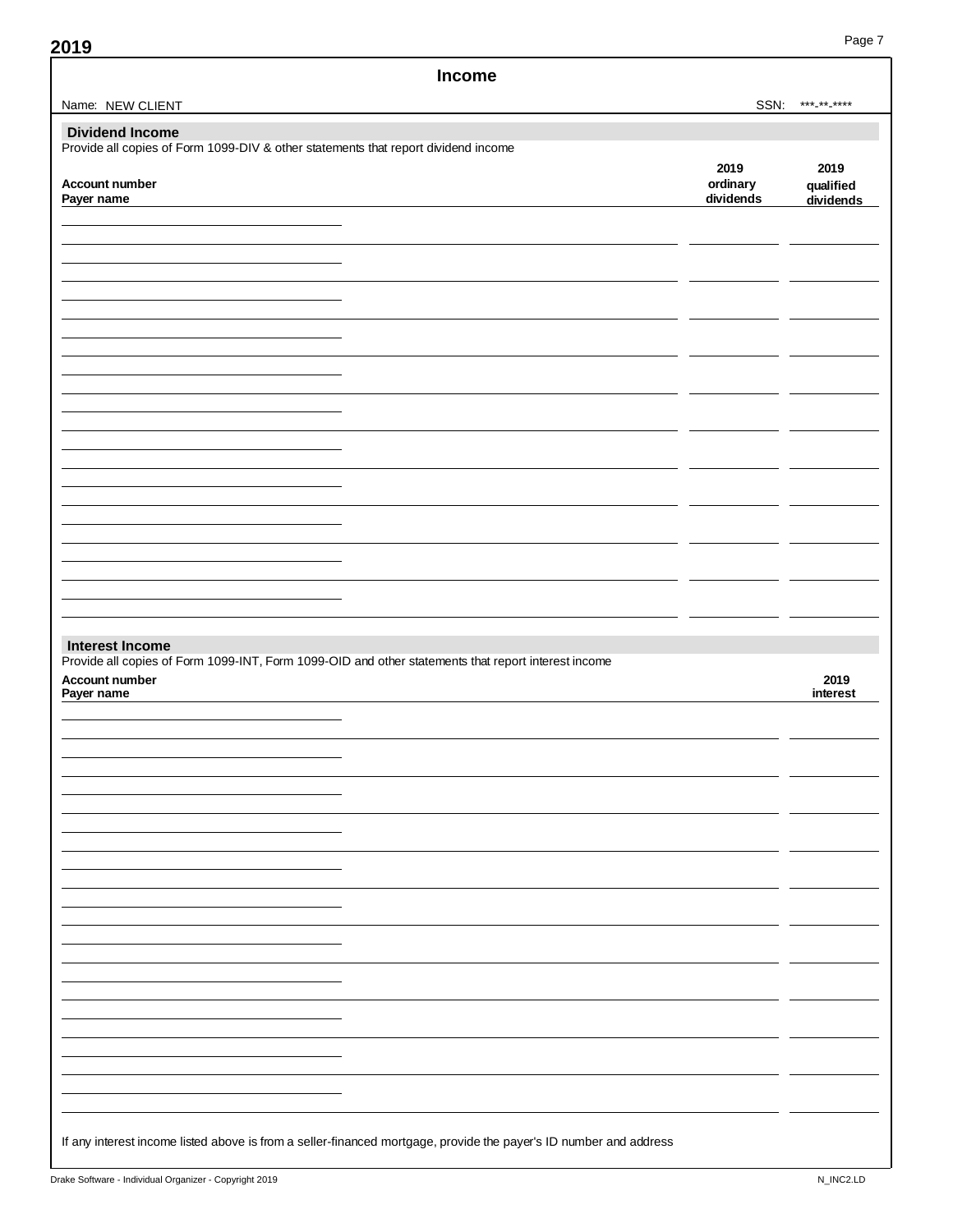| Sale of Capital Assets                                                                   |                   |              |                       |                    |
|------------------------------------------------------------------------------------------|-------------------|--------------|-----------------------|--------------------|
| Name: NEW CLIENT                                                                         |                   |              | SSN:                  | *** ** ****        |
| Sale of Capital Assets (not reported on Form 1099-B)<br>Provide all brokerage statements |                   |              |                       |                    |
| <b>Description of property</b>                                                           | Date<br>purchased | Date<br>sold | <b>Sales</b><br>price | Cost               |
|                                                                                          |                   |              |                       |                    |
|                                                                                          |                   |              |                       |                    |
|                                                                                          |                   |              |                       |                    |
|                                                                                          |                   |              |                       |                    |
|                                                                                          |                   |              |                       |                    |
|                                                                                          |                   |              |                       |                    |
|                                                                                          |                   |              |                       |                    |
|                                                                                          |                   |              |                       |                    |
|                                                                                          |                   |              |                       |                    |
|                                                                                          |                   |              |                       |                    |
|                                                                                          |                   |              |                       |                    |
|                                                                                          |                   |              |                       |                    |
|                                                                                          |                   |              |                       |                    |
|                                                                                          |                   |              |                       |                    |
|                                                                                          |                   |              |                       |                    |
|                                                                                          |                   |              |                       |                    |
|                                                                                          |                   |              |                       |                    |
|                                                                                          |                   |              |                       |                    |
|                                                                                          |                   |              |                       |                    |
|                                                                                          |                   |              |                       |                    |
|                                                                                          |                   |              |                       |                    |
|                                                                                          |                   |              |                       |                    |
|                                                                                          |                   |              |                       |                    |
|                                                                                          |                   |              |                       |                    |
| <b>Installment Sale Income</b>                                                           |                   |              |                       |                    |
| Description of property:                                                                 |                   |              |                       |                    |
|                                                                                          |                   |              | 2019                  | <b>Prior years</b> |
|                                                                                          |                   |              |                       |                    |
|                                                                                          |                   |              |                       |                    |
|                                                                                          |                   |              |                       |                    |
|                                                                                          |                   |              |                       |                    |
|                                                                                          |                   |              |                       |                    |
|                                                                                          |                   |              |                       |                    |
|                                                                                          |                   |              |                       |                    |
|                                                                                          |                   |              |                       |                    |
| Property was sold to a related party<br>$\perp$                                          |                   |              |                       |                    |

Drake Software - Individual Organizer - Copyright 2019 No. 100 No. 100 No. 100 No. 100 No. 100 No. 100 No. 100 N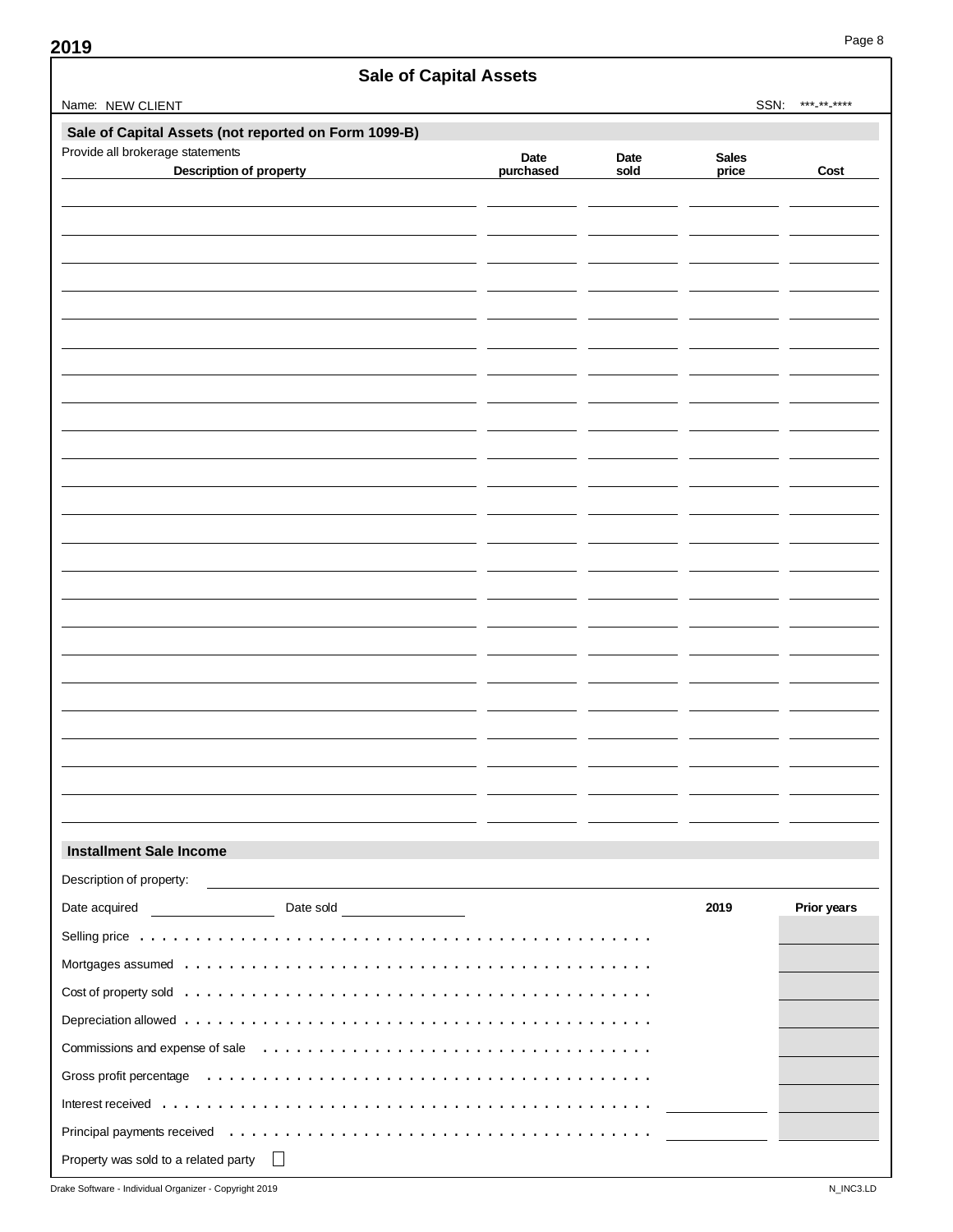| Name: NEW CLIENT                                                                                                                                                                                                               | SSN:                                                                                                                        | ***_**_****                               |
|--------------------------------------------------------------------------------------------------------------------------------------------------------------------------------------------------------------------------------|-----------------------------------------------------------------------------------------------------------------------------|-------------------------------------------|
| <b>Other Income</b>                                                                                                                                                                                                            |                                                                                                                             |                                           |
| Did you receive, sell, exchange, or otherwise acquire any financial interest in any virtual currency at any time during 2019?                                                                                                  |                                                                                                                             |                                           |
|                                                                                                                                                                                                                                | 2019<br><b>Taxpayer</b>                                                                                                     | 2019<br><b>Spouse</b>                     |
|                                                                                                                                                                                                                                |                                                                                                                             |                                           |
| State income tax refund (attach Forms 1099-G)                                                                                                                                                                                  | <u> 1989 - Andrea Station Barbara, amerikan personal personal personal personal personal personal personal personal per</u> |                                           |
| Social Security Benefits (attach Forms 1099-SSA) (all content of the content of the content of the content of the content of the content of the content of the content of the content of the content of the content of the con |                                                                                                                             |                                           |
|                                                                                                                                                                                                                                |                                                                                                                             |                                           |
| Alimony received<br>Divorce or separation date<br>Amount                                                                                                                                                                       |                                                                                                                             |                                           |
| Unemployment compensation (attach Forms 1099-G) $\dots\dots\dots\dots\dots\dots\dots\dots\dots\dots\dots\dots\dots\dots$                                                                                                       |                                                                                                                             |                                           |
|                                                                                                                                                                                                                                |                                                                                                                             |                                           |
| Gambling winnings (attach Forms W2-G) $\cdots \cdots \cdots \cdots \cdots \cdots \cdots \cdots \cdots \cdots \cdots \cdots \cdots$                                                                                             | <u> 1980 - Jan Samuel Barbara, martin de la propincia de la propincia de la propincia de la propincia de la propi</u>       |                                           |
|                                                                                                                                                                                                                                |                                                                                                                             |                                           |
|                                                                                                                                                                                                                                |                                                                                                                             | the company of the company of the company |
| Other income:                                                                                                                                                                                                                  |                                                                                                                             |                                           |
|                                                                                                                                                                                                                                |                                                                                                                             |                                           |
|                                                                                                                                                                                                                                |                                                                                                                             |                                           |
| <b>Adjustments</b>                                                                                                                                                                                                             |                                                                                                                             |                                           |
|                                                                                                                                                                                                                                | 2019<br>Taxpayer                                                                                                            | 2019<br><b>Spouse</b>                     |
| Educator expenses (If you are an educator, enter the amount you paid for classroom supplies                                                                                                                                    |                                                                                                                             |                                           |
|                                                                                                                                                                                                                                |                                                                                                                             |                                           |
| Contributions made to a Self-Employed Pension plan (SEP). $\dots \dots \dots \dots \dots \dots \dots \dots \dots \dots$                                                                                                        |                                                                                                                             |                                           |
| Payments made for Self-Employed Health Insurance for you, your spouse, or dependents<br>.                                                                                                                                      |                                                                                                                             |                                           |
| Alimony paid                                                                                                                                                                                                                   |                                                                                                                             |                                           |
| Name<br><b>SSN</b><br>Divorce or separation date                                                                                                                                                                               |                                                                                                                             |                                           |
| Name                                                                                                                                                                                                                           |                                                                                                                             |                                           |
| SSN                                                                                                                                                                                                                            |                                                                                                                             |                                           |
|                                                                                                                                                                                                                                | <u> 1989 - John Harry John Harry Harry Harry Harry Harry Harry Harry Harry Harry Harry Harry Harry Harry Harry Har</u>      |                                           |
|                                                                                                                                                                                                                                |                                                                                                                             |                                           |
|                                                                                                                                                                                                                                |                                                                                                                             |                                           |
|                                                                                                                                                                                                                                |                                                                                                                             |                                           |
| <b>Job-related Moving Expenses</b>                                                                                                                                                                                             |                                                                                                                             |                                           |
| Select this box and complete the fields below if you are a member of the Armed Forces on active duty,<br>and moved due to a military order for a permanent change of station.                                                  |                                                                                                                             | 2019                                      |
|                                                                                                                                                                                                                                |                                                                                                                             |                                           |
|                                                                                                                                                                                                                                |                                                                                                                             |                                           |
| Expense to move household goods & personal effects and lodging expenses while traveling to your new home $\dots \dots$<br>(Do not include cost of meals)                                                                       |                                                                                                                             |                                           |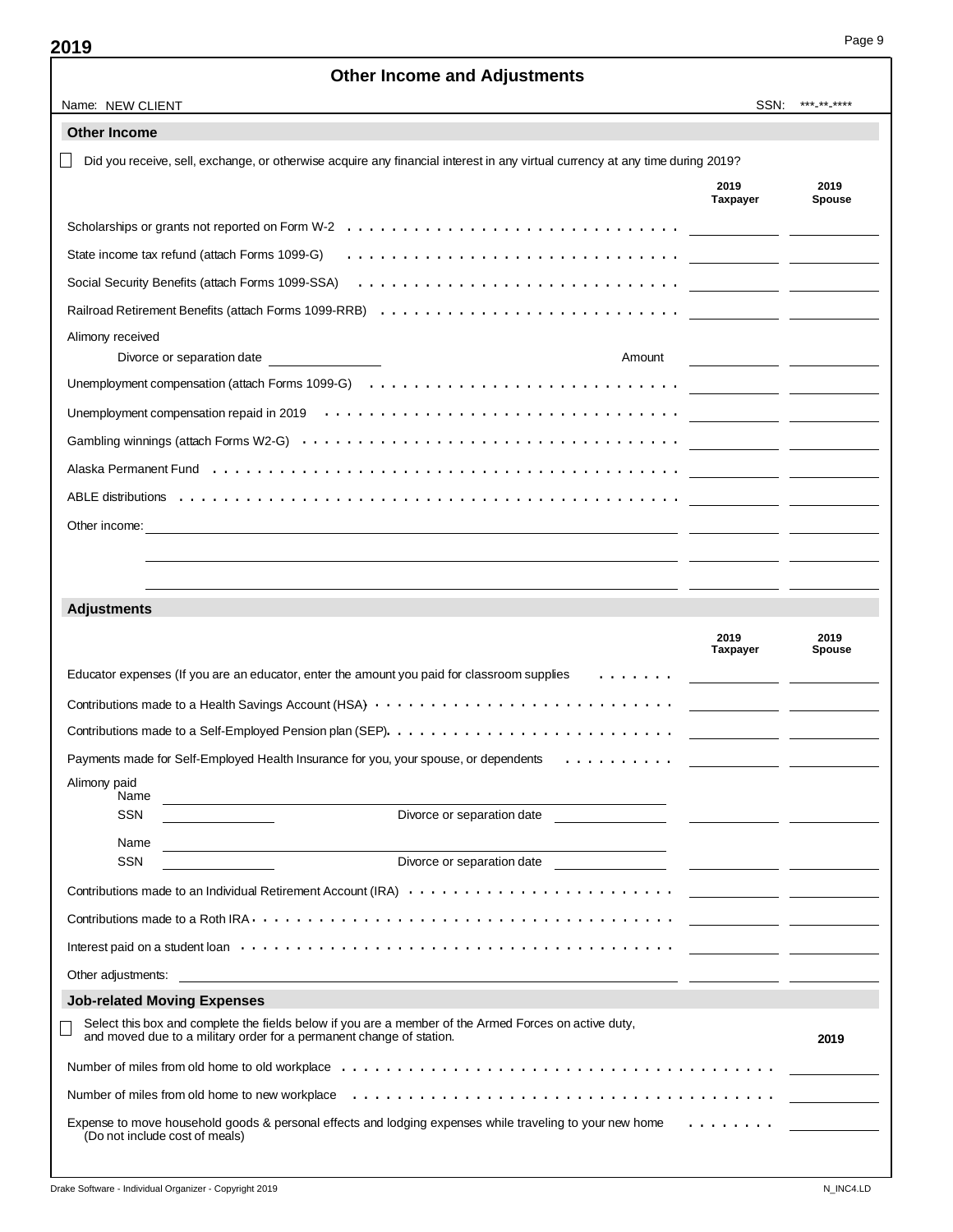|                                                                                          | <b>Schedule C - Profit or Loss from Business</b>                                                                                               |             |
|------------------------------------------------------------------------------------------|------------------------------------------------------------------------------------------------------------------------------------------------|-------------|
| Name: NEW CLIENT                                                                         | SSN:                                                                                                                                           | ***_**_**** |
| <b>General Business Information</b>                                                      |                                                                                                                                                |             |
| Business name                                                                            | Employer ID number                                                                                                                             |             |
| Professional product or service                                                          |                                                                                                                                                |             |
| Business address, city, state, ZIP<br><u> 1980 - John Stein, Amerikaansk politiker (</u> |                                                                                                                                                |             |
| This business started or was acquired during 2019                                        | Payments of \$600 or more were paid to an individual who is<br>$Yes \mid \mid No$<br>not your employee for services provided for this business |             |
| This business was disposed of during 2019                                                | Yes     No You filed Forms 1099 for the individuals                                                                                            |             |
| <b>Income</b>                                                                            |                                                                                                                                                |             |
|                                                                                          | 2019                                                                                                                                           | 2019        |
| Gross receipts or sales                                                                  | Other income $\ldots$ , $\ldots$ , $\ldots$ , $\ldots$ , $\ldots$ , $\ldots$ , $\ldots$                                                        |             |
| Returns & allowances $\dots$                                                             |                                                                                                                                                |             |
| <b>Expenses</b>                                                                          |                                                                                                                                                |             |
|                                                                                          | 2019                                                                                                                                           | 2019        |
| Advertising                                                                              |                                                                                                                                                |             |
| Car & truck expenses $\ldots \ldots \ldots \ldots$                                       | Total meals $\ldots$ $\ldots$ $\ldots$ $\ldots$ $\ldots$ $\ldots$ $\ldots$ $\ldots$                                                            |             |
| Commissions & fees $\dots \dots \dots \dots \dots$                                       |                                                                                                                                                |             |
|                                                                                          |                                                                                                                                                |             |
|                                                                                          |                                                                                                                                                |             |
| Employee benefit programs $\ldots \ldots \ldots \ldots$                                  |                                                                                                                                                |             |
| Insurance (other than health) $\ldots \ldots \ldots \ldots$                              |                                                                                                                                                |             |
| Interest - mortgage $\ldots \ldots \ldots \ldots \ldots$                                 |                                                                                                                                                |             |
| Interest - other $\dots \dots \dots \dots \dots \dots$                                   |                                                                                                                                                |             |
| Legal & professional services $\dots \dots \dots \dots$                                  |                                                                                                                                                |             |
| Office expenses $\dots$ ,                                                                |                                                                                                                                                |             |
| Pension & profit sharing plans                                                           |                                                                                                                                                |             |
| Rent or lease (vehicles,<br>machinery, & equipment) $\cdots$                             |                                                                                                                                                |             |
| Rent (other business property) $\ldots$ ,                                                |                                                                                                                                                |             |
| Repairs & maintenance                                                                    |                                                                                                                                                |             |
|                                                                                          |                                                                                                                                                |             |
| Taxes & licenses<br>.                                                                    |                                                                                                                                                |             |
| <b>Cost of Goods Sold</b>                                                                |                                                                                                                                                |             |
|                                                                                          | 2019                                                                                                                                           | 2019        |
| Inventory at beginning of year $\ldots \ldots \ldots$                                    | Materials & supplies                                                                                                                           |             |
| Purchases                                                                                | Other costs<br>.                                                                                                                               |             |
| Cost of personal use items $\ldots \ldots \ldots \ldots$                                 | Inventory at end of year<br>.                                                                                                                  |             |
| Cost of labor<br>.                                                                       | There was a change in inventory method                                                                                                         |             |
|                                                                                          |                                                                                                                                                |             |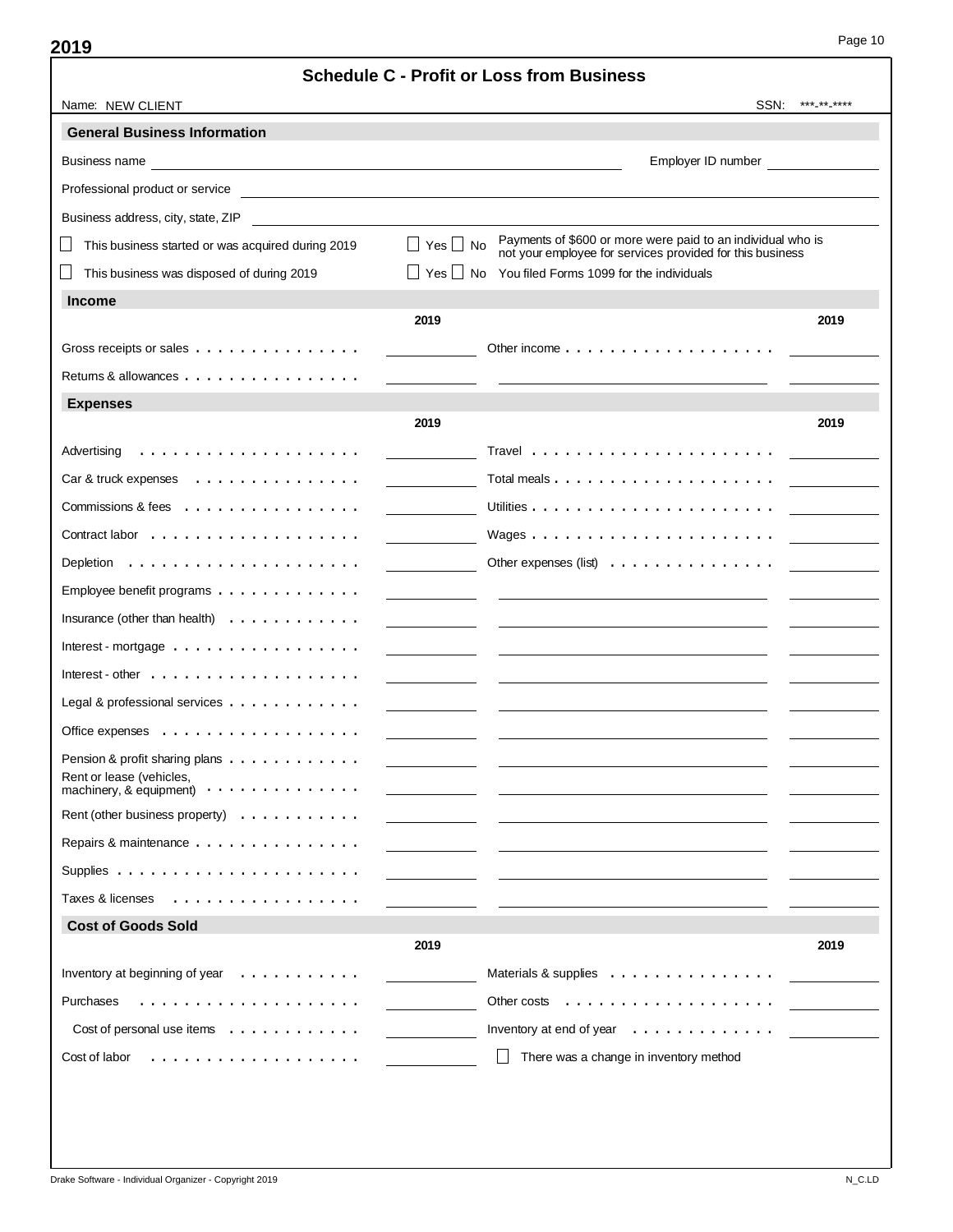| Schedule E - Income or Loss from Rental Real Estate & Royalties                                                                                     |                         |                                                   |                                                                                                                        |
|-----------------------------------------------------------------------------------------------------------------------------------------------------|-------------------------|---------------------------------------------------|------------------------------------------------------------------------------------------------------------------------|
| Name: NEW CLIENT                                                                                                                                    |                         |                                                   | ***_**_****<br>SSN:                                                                                                    |
| <b>General Property Information</b>                                                                                                                 |                         |                                                   |                                                                                                                        |
| Property description<br>Address, city, state, ZIP                                                                                                   |                         |                                                   |                                                                                                                        |
| Select the property type<br>Single family residence<br>Vacation / short-term rental<br>Multi-family residence<br>Commercial                         |                         | Land<br>Royalties                                 | Self-rental<br>Other                                                                                                   |
| Number of days property was rented<br>If the rental is a multi-dwelling unit and you occupied part of the unit, enter the percentage you occupied   |                         | Number of days property was used for personal use |                                                                                                                        |
| This property is your main home or second home<br>This property was disposed of during 2019<br>This property was owned as a qualified joint venture | Yes   No<br>Yes         | No You filed Forms 1099 for the individuals       | Payments of \$600 or more were paid to an individual who is<br>not your employee for services provided for this rental |
| <b>Income</b>                                                                                                                                       |                         |                                                   |                                                                                                                        |
|                                                                                                                                                     | 2019                    | Royalties from oil, gas,                          | 2019<br>mineral, copyright or patent _________                                                                         |
| <b>Expenses</b>                                                                                                                                     |                         |                                                   |                                                                                                                        |
|                                                                                                                                                     | Rental unit<br>expenses | Rental and homeowner<br>expenses                  |                                                                                                                        |
| Advertising                                                                                                                                         |                         |                                                   | If this Schedule E is for a                                                                                            |
| Auto & travel                                                                                                                                       |                         |                                                   | a multi-unit dwelling and you<br>lived in one unit and rented                                                          |
| Cleaning & maintenance<br>.                                                                                                                         |                         |                                                   | out the other units, use the                                                                                           |
| Commissions                                                                                                                                         |                         |                                                   | "Rental and homeowner<br>expenses" column to show                                                                      |
|                                                                                                                                                     |                         |                                                   | expenses that apply to the entire                                                                                      |
| Legal & professional fees<br>.                                                                                                                      |                         |                                                   | property. Use the "Rental unit<br>expenses" column to show                                                             |
| Management fees $\ldots \ldots \ldots \ldots \ldots$                                                                                                |                         |                                                   | expenses that pertain ONLY to                                                                                          |
| Mortgage interest<br>.                                                                                                                              |                         |                                                   | the rental portion of the property.                                                                                    |
|                                                                                                                                                     |                         |                                                   | If the Schedule E is not for a                                                                                         |
| Repairs<br>. <b>.</b>                                                                                                                               |                         |                                                   | multi-unit property in which you<br>lived in one unit, complete just                                                   |
|                                                                                                                                                     |                         |                                                   | the "Rental unit expenses"                                                                                             |
|                                                                                                                                                     |                         |                                                   | column.                                                                                                                |
|                                                                                                                                                     |                         |                                                   |                                                                                                                        |
|                                                                                                                                                     |                         |                                                   |                                                                                                                        |
| Other expenses                                                                                                                                      |                         |                                                   |                                                                                                                        |
|                                                                                                                                                     |                         |                                                   |                                                                                                                        |
|                                                                                                                                                     |                         |                                                   |                                                                                                                        |
|                                                                                                                                                     |                         |                                                   |                                                                                                                        |
|                                                                                                                                                     |                         |                                                   |                                                                                                                        |
|                                                                                                                                                     |                         |                                                   |                                                                                                                        |
|                                                                                                                                                     |                         |                                                   |                                                                                                                        |
|                                                                                                                                                     |                         |                                                   |                                                                                                                        |
|                                                                                                                                                     |                         |                                                   |                                                                                                                        |
|                                                                                                                                                     |                         |                                                   |                                                                                                                        |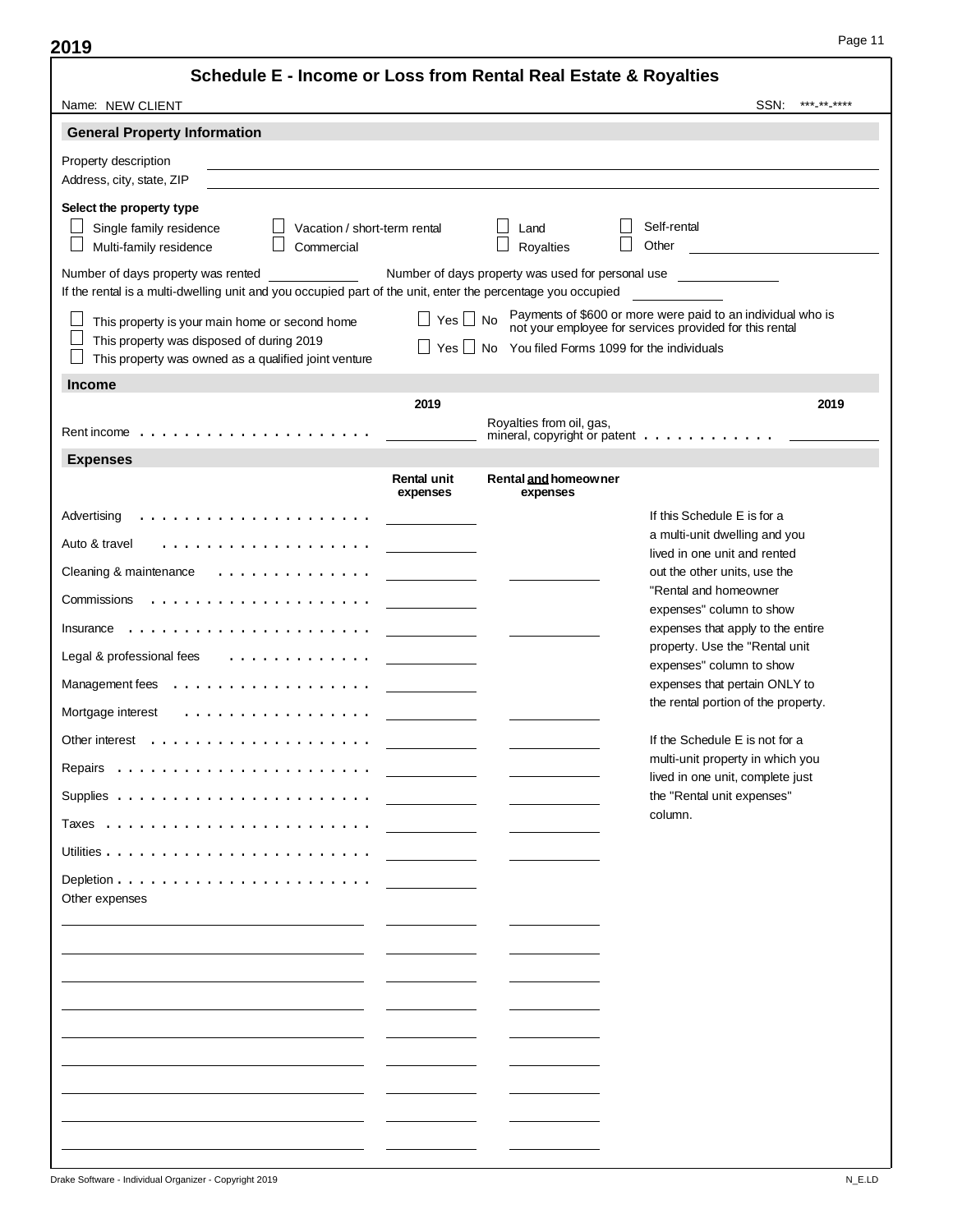| Income or Loss from Partnerships, S corporations, and Fiduciaries |             |
|-------------------------------------------------------------------|-------------|
| Name: NEW CLIENT<br>SSN:                                          | *** ** **** |
| Partnerships, S corporations, Estates and Trusts                  |             |
| Provide all copies of Schedule K-1 and attachments                |             |
| <b>Entity Name</b>                                                | <b>EIN</b>  |
|                                                                   |             |
|                                                                   |             |
|                                                                   |             |
|                                                                   |             |
|                                                                   |             |
|                                                                   |             |
|                                                                   |             |
|                                                                   |             |
|                                                                   |             |
|                                                                   |             |
|                                                                   |             |
|                                                                   |             |
|                                                                   |             |
|                                                                   |             |
|                                                                   |             |
|                                                                   |             |
|                                                                   |             |
|                                                                   |             |
|                                                                   |             |
|                                                                   |             |
|                                                                   |             |
|                                                                   |             |
|                                                                   |             |
|                                                                   |             |
|                                                                   |             |
|                                                                   |             |
|                                                                   |             |
|                                                                   |             |
|                                                                   |             |
|                                                                   |             |
|                                                                   |             |
|                                                                   |             |
|                                                                   |             |
|                                                                   |             |
|                                                                   |             |
|                                                                   |             |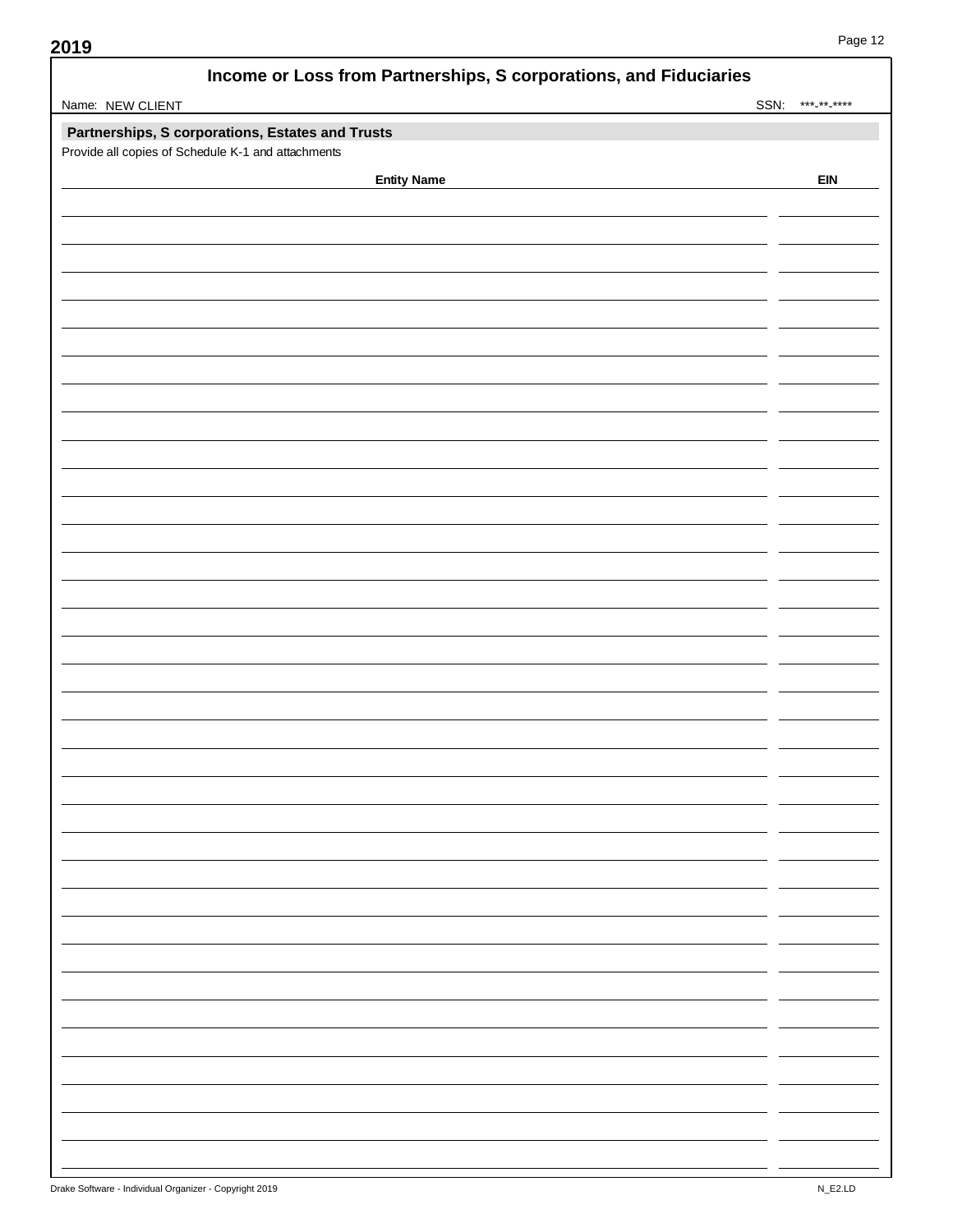| <b>Schedule F - Profit or Loss from Farming</b>                                                                                                                                                                                                           |                                                                                                                        |
|-----------------------------------------------------------------------------------------------------------------------------------------------------------------------------------------------------------------------------------------------------------|------------------------------------------------------------------------------------------------------------------------|
| Name: NEW CLIENT                                                                                                                                                                                                                                          | SSN:<br>***_**_****                                                                                                    |
| <b>General Information</b>                                                                                                                                                                                                                                |                                                                                                                        |
| Principal product<br><u>and the state of the state of the state of the state of the state of the state of the state of the state of the state of the state of the state of the state of the state of the state of the state of the state of the state</u> | Employer ID number                                                                                                     |
| This farm was disposed of during 2019                                                                                                                                                                                                                     |                                                                                                                        |
| Yes   No Payments of \$600 or more were paid to an individual who is not your employee for services provided for this farm<br>$Yes \n\overline{\phantom{a}}$ No You filed Forms 1099 for the individuals                                                  |                                                                                                                        |
| <b>Income</b>                                                                                                                                                                                                                                             |                                                                                                                        |
| 2019                                                                                                                                                                                                                                                      | 2019                                                                                                                   |
|                                                                                                                                                                                                                                                           | Custom hire income $\dots \dots \dots \dots \dots$                                                                     |
| Cost of items bought for resale                                                                                                                                                                                                                           | Beginning inventory for accrual                                                                                        |
| Sale of products you raised                                                                                                                                                                                                                               | Ending inventory for accrual $\ldots \ldots \ldots$                                                                    |
|                                                                                                                                                                                                                                                           | You used unit-livestock-price or farm-price inventory method                                                           |
| Total agricultural payments                                                                                                                                                                                                                               |                                                                                                                        |
| Commodity Credit Corporation (CCC) loans:                                                                                                                                                                                                                 |                                                                                                                        |
|                                                                                                                                                                                                                                                           |                                                                                                                        |
|                                                                                                                                                                                                                                                           |                                                                                                                        |
| Crop insurance proceeds:                                                                                                                                                                                                                                  |                                                                                                                        |
|                                                                                                                                                                                                                                                           |                                                                                                                        |
| You elect to defer to 2020                                                                                                                                                                                                                                |                                                                                                                        |
|                                                                                                                                                                                                                                                           |                                                                                                                        |
| <b>Expenses</b>                                                                                                                                                                                                                                           |                                                                                                                        |
| 2019                                                                                                                                                                                                                                                      | 2019                                                                                                                   |
| Car & truck expenses $\ldots \ldots \ldots \ldots \ldots$                                                                                                                                                                                                 | Repairs & maintenance                                                                                                  |
| Chemicals $\dots \dots \dots \dots \dots \dots \dots$                                                                                                                                                                                                     | Seeds & plants purchased                                                                                               |
| Conservation expenses                                                                                                                                                                                                                                     | Storage & warehousing $\ldots \ldots \ldots \ldots$                                                                    |
| Custom hire (machine work)                                                                                                                                                                                                                                | Supplies purchased                                                                                                     |
|                                                                                                                                                                                                                                                           |                                                                                                                        |
|                                                                                                                                                                                                                                                           |                                                                                                                        |
|                                                                                                                                                                                                                                                           |                                                                                                                        |
|                                                                                                                                                                                                                                                           |                                                                                                                        |
|                                                                                                                                                                                                                                                           | <u> 1989 - Jan Samuel Barbara, politik eta politik eta politik eta politik eta politik eta politik eta politik e</u>   |
|                                                                                                                                                                                                                                                           | <u> 1989 - Johann Harry Harry Harry Harry Harry Harry Harry Harry Harry Harry Harry Harry Harry Harry Harry Harry</u>  |
| Interest - mortgage (paid to banks, etc.)                                                                                                                                                                                                                 |                                                                                                                        |
|                                                                                                                                                                                                                                                           | <u> 1980 - Jan Stein Harry Harry Harry Harry Harry Harry Harry Harry Harry Harry Harry Harry Harry Harry Harry Har</u> |
|                                                                                                                                                                                                                                                           |                                                                                                                        |
|                                                                                                                                                                                                                                                           | <u> 1980 - Jan Stein Stein Stein Stein Stein Stein Stein Stein Stein Stein Stein Stein Stein Stein Stein Stein S</u>   |
|                                                                                                                                                                                                                                                           |                                                                                                                        |
| Rent - vehicles, machinery, & equipment __________________                                                                                                                                                                                                |                                                                                                                        |
|                                                                                                                                                                                                                                                           |                                                                                                                        |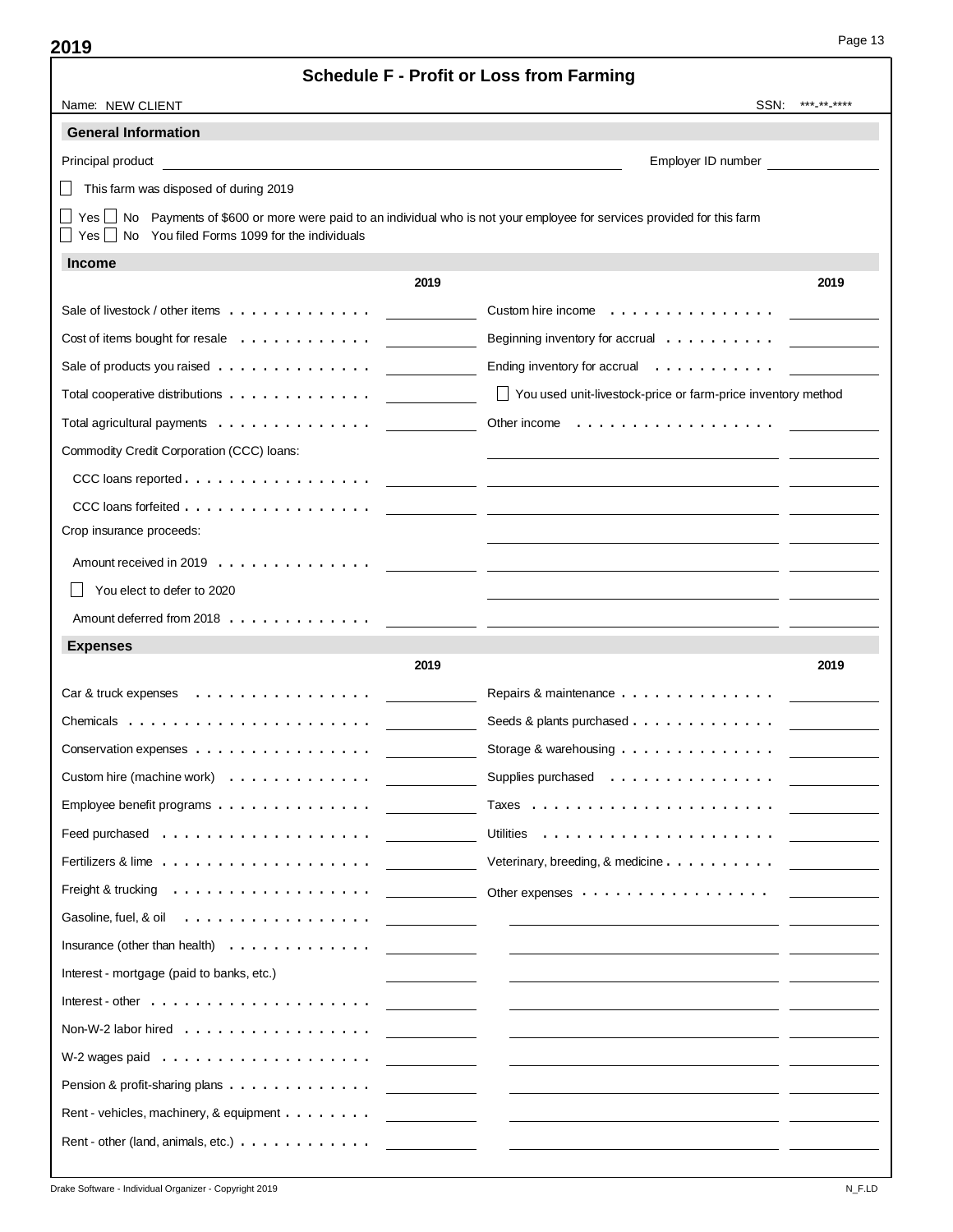| ×<br>۰. | ۰. |
|---------|----|
|---------|----|

|                                                                                                                                                                                                                                                     | Form 4835 - Farm Rental Income and Expenses                                  |             |
|-----------------------------------------------------------------------------------------------------------------------------------------------------------------------------------------------------------------------------------------------------|------------------------------------------------------------------------------|-------------|
| Name: NEW CLIENT                                                                                                                                                                                                                                    | SSN:                                                                         | *** ** **** |
| <b>General Information</b>                                                                                                                                                                                                                          |                                                                              |             |
| Description<br><u>and the state of the state of the state of the state of the state of the state of the state of the state of the state of the state of the state of the state of the state of the state of the state of the state of the state</u> | Employer ID Number                                                           |             |
| This farm was disposed of during 2019                                                                                                                                                                                                               |                                                                              |             |
| <b>Income</b>                                                                                                                                                                                                                                       |                                                                              |             |
| 2019<br>Income from production of livestock,<br>grains, and other crops<br>.                                                                                                                                                                        | Crop insurance proceeds:                                                     | 2019        |
| Total cooperative distributions $\dots \dots \dots \dots$                                                                                                                                                                                           | Amount received in 2019                                                      |             |
| Total agricultural payments $\ldots \ldots \ldots \ldots$                                                                                                                                                                                           | You elect to defer to 2020                                                   |             |
| Commodity Credit Corporation (CCC) loans:                                                                                                                                                                                                           | Amount deferred from 2018                                                    |             |
|                                                                                                                                                                                                                                                     | Other income $\ldots$ , $\ldots$ , $\ldots$ , $\ldots$ , $\ldots$ , $\ldots$ |             |
| CCC loans forfeited                                                                                                                                                                                                                                 |                                                                              |             |
| <b>Expenses</b>                                                                                                                                                                                                                                     |                                                                              |             |
| 2019                                                                                                                                                                                                                                                |                                                                              | 2019        |
| Car & truck expenses $\ldots \ldots \ldots \ldots \ldots$                                                                                                                                                                                           | Seeds & plants purchased                                                     |             |
| Chemicals $\ldots \ldots \ldots \ldots \ldots \ldots \ldots$                                                                                                                                                                                        | Storage & warehousing $\ldots \ldots \ldots \ldots$                          |             |
| Conservation expenses                                                                                                                                                                                                                               | Supplies purchased                                                           |             |
| Custom hire (machine work) $\dots \dots \dots \dots \dots$                                                                                                                                                                                          |                                                                              |             |
| Employee benefit programs $\ldots \ldots \ldots \ldots \ldots$                                                                                                                                                                                      |                                                                              |             |
|                                                                                                                                                                                                                                                     | Veterinary, breeding, & medicine                                             |             |
| Fertilizers & lime $\ldots$ , $\ldots$ , $\ldots$ , $\ldots$ , $\ldots$ , $\ldots$                                                                                                                                                                  | Other expenses                                                               |             |
|                                                                                                                                                                                                                                                     |                                                                              |             |
| Gasoline, fuel, & oil                                                                                                                                                                                                                               |                                                                              |             |
| Insurance (other than health) $\ldots \ldots \ldots \ldots$                                                                                                                                                                                         |                                                                              |             |
| Interest - mortgage (paid to banks, etc.)                                                                                                                                                                                                           |                                                                              |             |
| Interest - other $\dots \dots \dots \dots \dots \dots$                                                                                                                                                                                              |                                                                              |             |
| Labor hired (less jobs credit) $\ldots \ldots \ldots \ldots$                                                                                                                                                                                        |                                                                              |             |
| Pension & profit-sharing plans<br>.                                                                                                                                                                                                                 |                                                                              |             |
| Rent - vehicles, machinery & equip                                                                                                                                                                                                                  |                                                                              |             |
| Rent - other (land, animals, etc.)                                                                                                                                                                                                                  |                                                                              |             |
| Repairs & maintenance                                                                                                                                                                                                                               |                                                                              |             |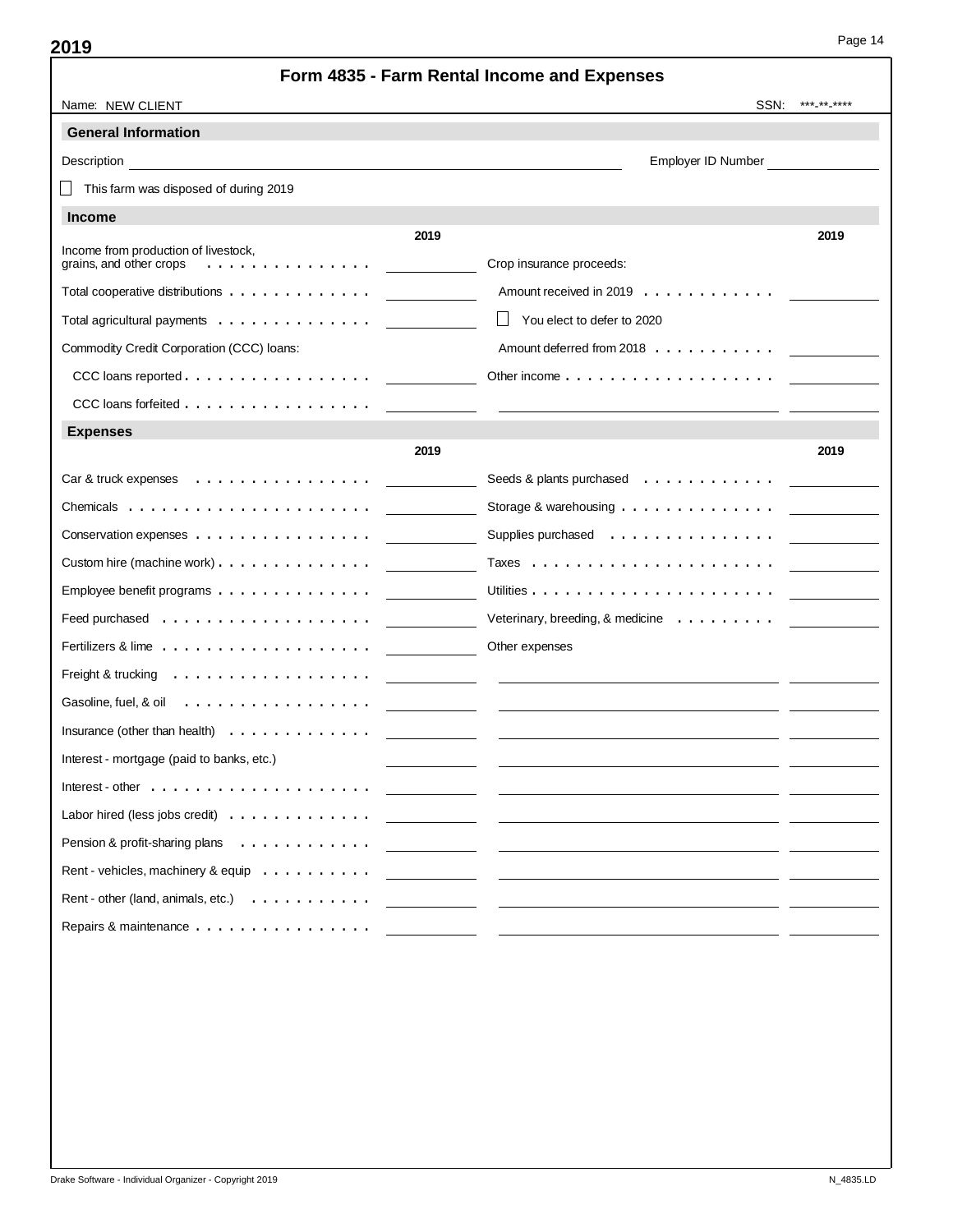| Name: NEW CLIENT<br>SSN:<br>*** ** ***:<br><b>Auto Expense</b><br>Name of business vehicle is used for<br><u>and the state of the state of the state of the state of the state of the state of the state of the state of th</u><br>Date vehicle was placed in service<br>Description of vehicle<br>No<br>Yes<br>Yes<br>No<br>This vehicle is available for use during off-duty hours<br>There is evidence to support your deduction<br>The evidence is written<br>Another vehicle is available for personal use<br><b>Mileage</b><br>Number of miles the vehicle was driven during 2019<br>Other $\dots \dots \dots \dots \dots \dots \dots \dots$<br><b>Expenses</b><br>Insurance $\dots\dots\dots\dots\dots\dots\dots\dots\dots$<br>Licenses $\dots \dots \dots \dots \dots \dots \dots \dots$<br>Other expenses<br><b>Business Use of Home</b><br>Name of business home is used for<br>What is the total square footage of your home that was used regularly and exclusively for business<br>What is the total square footage of your home<br>For daycare facilities not used exclusively for business, complete the following questions<br>How many days during the year was the area used<br>How many hours per day was the area used<br>The daycare facility was in operation for the entire year<br><b>Expenses</b><br>Office expenses<br>Home expenses<br>In the "Office expenses" column,<br>enter those expenses that<br>pertain exclusively to your office;<br>in the "Home expenses" column,<br>enter those expenses that<br>pertain to the entire dwelling. |  | Experises Related to Duslifess |  |
|--------------------------------------------------------------------------------------------------------------------------------------------------------------------------------------------------------------------------------------------------------------------------------------------------------------------------------------------------------------------------------------------------------------------------------------------------------------------------------------------------------------------------------------------------------------------------------------------------------------------------------------------------------------------------------------------------------------------------------------------------------------------------------------------------------------------------------------------------------------------------------------------------------------------------------------------------------------------------------------------------------------------------------------------------------------------------------------------------------------------------------------------------------------------------------------------------------------------------------------------------------------------------------------------------------------------------------------------------------------------------------------------------------------------------------------------------------------------------------------------------------------------------------------------------------------------------|--|--------------------------------|--|
|                                                                                                                                                                                                                                                                                                                                                                                                                                                                                                                                                                                                                                                                                                                                                                                                                                                                                                                                                                                                                                                                                                                                                                                                                                                                                                                                                                                                                                                                                                                                                                          |  |                                |  |
|                                                                                                                                                                                                                                                                                                                                                                                                                                                                                                                                                                                                                                                                                                                                                                                                                                                                                                                                                                                                                                                                                                                                                                                                                                                                                                                                                                                                                                                                                                                                                                          |  |                                |  |
|                                                                                                                                                                                                                                                                                                                                                                                                                                                                                                                                                                                                                                                                                                                                                                                                                                                                                                                                                                                                                                                                                                                                                                                                                                                                                                                                                                                                                                                                                                                                                                          |  |                                |  |
|                                                                                                                                                                                                                                                                                                                                                                                                                                                                                                                                                                                                                                                                                                                                                                                                                                                                                                                                                                                                                                                                                                                                                                                                                                                                                                                                                                                                                                                                                                                                                                          |  |                                |  |
|                                                                                                                                                                                                                                                                                                                                                                                                                                                                                                                                                                                                                                                                                                                                                                                                                                                                                                                                                                                                                                                                                                                                                                                                                                                                                                                                                                                                                                                                                                                                                                          |  |                                |  |
|                                                                                                                                                                                                                                                                                                                                                                                                                                                                                                                                                                                                                                                                                                                                                                                                                                                                                                                                                                                                                                                                                                                                                                                                                                                                                                                                                                                                                                                                                                                                                                          |  |                                |  |
|                                                                                                                                                                                                                                                                                                                                                                                                                                                                                                                                                                                                                                                                                                                                                                                                                                                                                                                                                                                                                                                                                                                                                                                                                                                                                                                                                                                                                                                                                                                                                                          |  |                                |  |
|                                                                                                                                                                                                                                                                                                                                                                                                                                                                                                                                                                                                                                                                                                                                                                                                                                                                                                                                                                                                                                                                                                                                                                                                                                                                                                                                                                                                                                                                                                                                                                          |  |                                |  |
|                                                                                                                                                                                                                                                                                                                                                                                                                                                                                                                                                                                                                                                                                                                                                                                                                                                                                                                                                                                                                                                                                                                                                                                                                                                                                                                                                                                                                                                                                                                                                                          |  |                                |  |
|                                                                                                                                                                                                                                                                                                                                                                                                                                                                                                                                                                                                                                                                                                                                                                                                                                                                                                                                                                                                                                                                                                                                                                                                                                                                                                                                                                                                                                                                                                                                                                          |  |                                |  |
|                                                                                                                                                                                                                                                                                                                                                                                                                                                                                                                                                                                                                                                                                                                                                                                                                                                                                                                                                                                                                                                                                                                                                                                                                                                                                                                                                                                                                                                                                                                                                                          |  |                                |  |
|                                                                                                                                                                                                                                                                                                                                                                                                                                                                                                                                                                                                                                                                                                                                                                                                                                                                                                                                                                                                                                                                                                                                                                                                                                                                                                                                                                                                                                                                                                                                                                          |  |                                |  |
|                                                                                                                                                                                                                                                                                                                                                                                                                                                                                                                                                                                                                                                                                                                                                                                                                                                                                                                                                                                                                                                                                                                                                                                                                                                                                                                                                                                                                                                                                                                                                                          |  |                                |  |
|                                                                                                                                                                                                                                                                                                                                                                                                                                                                                                                                                                                                                                                                                                                                                                                                                                                                                                                                                                                                                                                                                                                                                                                                                                                                                                                                                                                                                                                                                                                                                                          |  |                                |  |
|                                                                                                                                                                                                                                                                                                                                                                                                                                                                                                                                                                                                                                                                                                                                                                                                                                                                                                                                                                                                                                                                                                                                                                                                                                                                                                                                                                                                                                                                                                                                                                          |  |                                |  |
|                                                                                                                                                                                                                                                                                                                                                                                                                                                                                                                                                                                                                                                                                                                                                                                                                                                                                                                                                                                                                                                                                                                                                                                                                                                                                                                                                                                                                                                                                                                                                                          |  |                                |  |
|                                                                                                                                                                                                                                                                                                                                                                                                                                                                                                                                                                                                                                                                                                                                                                                                                                                                                                                                                                                                                                                                                                                                                                                                                                                                                                                                                                                                                                                                                                                                                                          |  |                                |  |
|                                                                                                                                                                                                                                                                                                                                                                                                                                                                                                                                                                                                                                                                                                                                                                                                                                                                                                                                                                                                                                                                                                                                                                                                                                                                                                                                                                                                                                                                                                                                                                          |  |                                |  |
|                                                                                                                                                                                                                                                                                                                                                                                                                                                                                                                                                                                                                                                                                                                                                                                                                                                                                                                                                                                                                                                                                                                                                                                                                                                                                                                                                                                                                                                                                                                                                                          |  |                                |  |
|                                                                                                                                                                                                                                                                                                                                                                                                                                                                                                                                                                                                                                                                                                                                                                                                                                                                                                                                                                                                                                                                                                                                                                                                                                                                                                                                                                                                                                                                                                                                                                          |  |                                |  |
|                                                                                                                                                                                                                                                                                                                                                                                                                                                                                                                                                                                                                                                                                                                                                                                                                                                                                                                                                                                                                                                                                                                                                                                                                                                                                                                                                                                                                                                                                                                                                                          |  |                                |  |
|                                                                                                                                                                                                                                                                                                                                                                                                                                                                                                                                                                                                                                                                                                                                                                                                                                                                                                                                                                                                                                                                                                                                                                                                                                                                                                                                                                                                                                                                                                                                                                          |  |                                |  |
|                                                                                                                                                                                                                                                                                                                                                                                                                                                                                                                                                                                                                                                                                                                                                                                                                                                                                                                                                                                                                                                                                                                                                                                                                                                                                                                                                                                                                                                                                                                                                                          |  |                                |  |
|                                                                                                                                                                                                                                                                                                                                                                                                                                                                                                                                                                                                                                                                                                                                                                                                                                                                                                                                                                                                                                                                                                                                                                                                                                                                                                                                                                                                                                                                                                                                                                          |  |                                |  |
|                                                                                                                                                                                                                                                                                                                                                                                                                                                                                                                                                                                                                                                                                                                                                                                                                                                                                                                                                                                                                                                                                                                                                                                                                                                                                                                                                                                                                                                                                                                                                                          |  |                                |  |
|                                                                                                                                                                                                                                                                                                                                                                                                                                                                                                                                                                                                                                                                                                                                                                                                                                                                                                                                                                                                                                                                                                                                                                                                                                                                                                                                                                                                                                                                                                                                                                          |  |                                |  |
|                                                                                                                                                                                                                                                                                                                                                                                                                                                                                                                                                                                                                                                                                                                                                                                                                                                                                                                                                                                                                                                                                                                                                                                                                                                                                                                                                                                                                                                                                                                                                                          |  |                                |  |
|                                                                                                                                                                                                                                                                                                                                                                                                                                                                                                                                                                                                                                                                                                                                                                                                                                                                                                                                                                                                                                                                                                                                                                                                                                                                                                                                                                                                                                                                                                                                                                          |  |                                |  |
|                                                                                                                                                                                                                                                                                                                                                                                                                                                                                                                                                                                                                                                                                                                                                                                                                                                                                                                                                                                                                                                                                                                                                                                                                                                                                                                                                                                                                                                                                                                                                                          |  |                                |  |
|                                                                                                                                                                                                                                                                                                                                                                                                                                                                                                                                                                                                                                                                                                                                                                                                                                                                                                                                                                                                                                                                                                                                                                                                                                                                                                                                                                                                                                                                                                                                                                          |  |                                |  |
|                                                                                                                                                                                                                                                                                                                                                                                                                                                                                                                                                                                                                                                                                                                                                                                                                                                                                                                                                                                                                                                                                                                                                                                                                                                                                                                                                                                                                                                                                                                                                                          |  |                                |  |
|                                                                                                                                                                                                                                                                                                                                                                                                                                                                                                                                                                                                                                                                                                                                                                                                                                                                                                                                                                                                                                                                                                                                                                                                                                                                                                                                                                                                                                                                                                                                                                          |  |                                |  |
|                                                                                                                                                                                                                                                                                                                                                                                                                                                                                                                                                                                                                                                                                                                                                                                                                                                                                                                                                                                                                                                                                                                                                                                                                                                                                                                                                                                                                                                                                                                                                                          |  |                                |  |
|                                                                                                                                                                                                                                                                                                                                                                                                                                                                                                                                                                                                                                                                                                                                                                                                                                                                                                                                                                                                                                                                                                                                                                                                                                                                                                                                                                                                                                                                                                                                                                          |  |                                |  |
|                                                                                                                                                                                                                                                                                                                                                                                                                                                                                                                                                                                                                                                                                                                                                                                                                                                                                                                                                                                                                                                                                                                                                                                                                                                                                                                                                                                                                                                                                                                                                                          |  |                                |  |
|                                                                                                                                                                                                                                                                                                                                                                                                                                                                                                                                                                                                                                                                                                                                                                                                                                                                                                                                                                                                                                                                                                                                                                                                                                                                                                                                                                                                                                                                                                                                                                          |  |                                |  |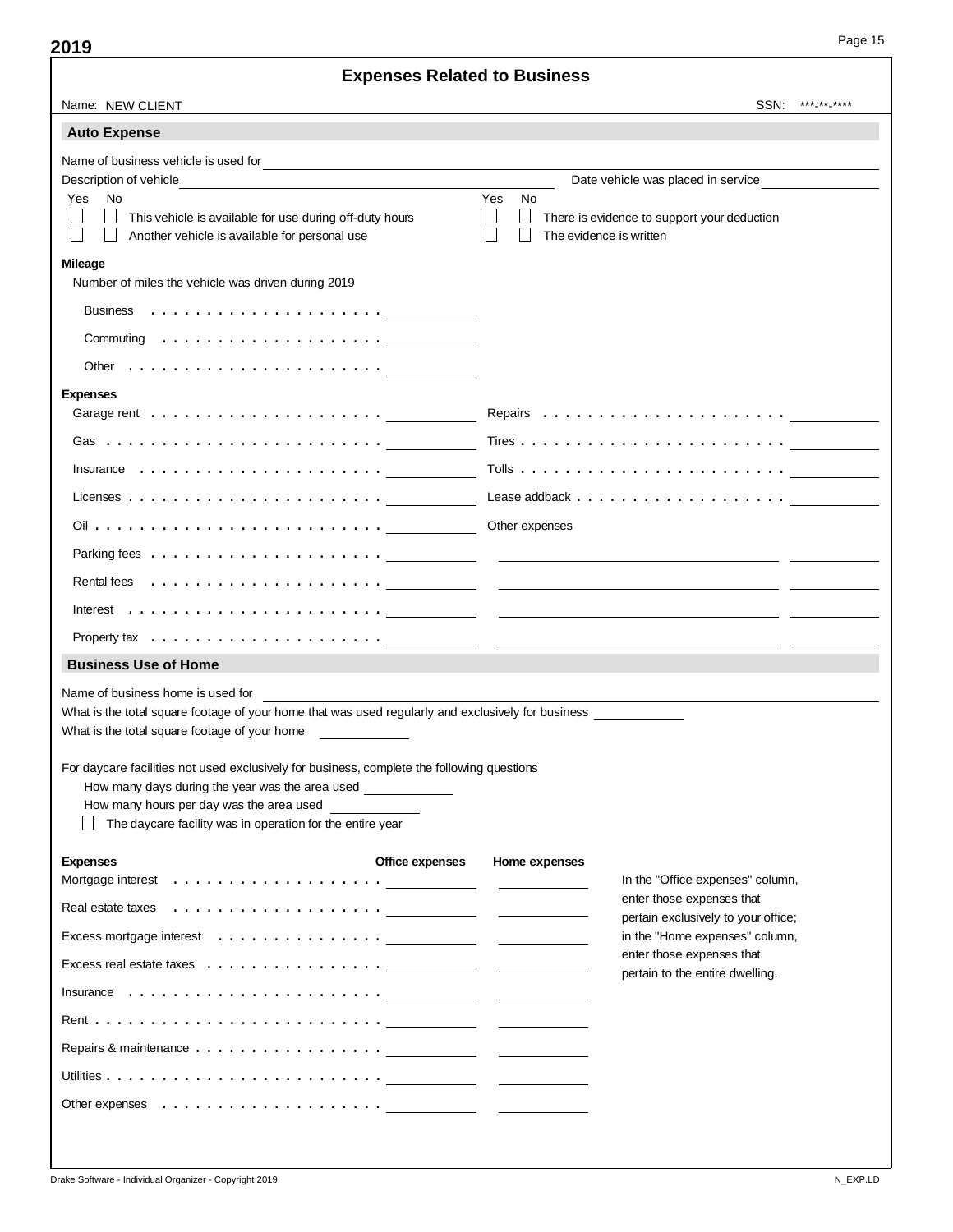| Name: NEW CLIENT                                                                    | uule A - Ileiliized Deuuclions<br>SSN:<br>*** ** ****                            |
|-------------------------------------------------------------------------------------|----------------------------------------------------------------------------------|
| <b>Medical and Dental Expenses</b>                                                  | <b>Charitable Contributions</b>                                                  |
| Health insurance premiums (paid by you)                                             | Donations to charity<br>Cash<br><b>Noncash</b><br>Amount                         |
| Long-term care premiums (you) $\cdots$ $\cdots$ $\cdots$ $\cdots$ $\cdots$ $\cdots$ | Church<br>.                                                                      |
| Long-term care premiums (your spouse) $\cdots$ $\cdots$ $\cdots$                    | Boy or Girl Scouts                                                               |
| Long-term care premiums (dependents)                                                | Goodwill                                                                         |
| Mileage driven for medical purposes                                                 | Red Cross                                                                        |
| Medical and dental expenses                                                         | Salvation Army $\ldots \ldots \ldots$                                            |
| Doctor, dental, etc $\ldots \ldots \ldots \ldots \ldots$                            | United Way                                                                       |
| Prescription medicines                                                              | Veterans                                                                         |
|                                                                                     | Hospital                                                                         |
| Glasses and contacts                                                                | University                                                                       |
|                                                                                     | Other $\dots$ , $\dots$ , $\dots$                                                |
|                                                                                     | Miles driven for charitable purposes                                             |
| Medical equipment & supplies                                                        | <b>Other Miscellaneous Deductions</b>                                            |
|                                                                                     | Amortizable bond premiums                                                        |
| Laboratory services.                                                                |                                                                                  |
|                                                                                     |                                                                                  |
| Other $\ldots \ldots \ldots \ldots \ldots \ldots \ldots$                            |                                                                                  |
| <b>Taxes Paid</b>                                                                   | Claim repayments $\dots \dots \dots \dots \dots \dots$                           |
| State and local income taxes                                                        | Unrecovered pension investments.                                                 |
|                                                                                     | Loss from other activities from Schedule K-1                                     |
|                                                                                     | Ordinary loss debt instrument                                                    |
| Personal property taxes                                                             | <b>Job Expenses &amp; Certain Miscellaneous Deductions</b>                       |
| Other taxes (list)                                                                  | Necessary job expenses you paid that were not reimbursed by your<br>emplover     |
|                                                                                     |                                                                                  |
|                                                                                     |                                                                                  |
| <b>Interest Paid</b>                                                                | Protective clothing (shoes, hardhats, glasses, etc.) ___________________________ |
| Mortgage interest paid (attach Form 1098)                                           | Dues to professional organizations.                                              |
| Some of your home mortgage loan was not<br>used to buy, build, or improve your home |                                                                                  |
| Mortgage interest paid to an individual                                             |                                                                                  |
| Paid to:                                                                            | Tax preparation fees <u>.</u>                                                    |
| Name                                                                                | Other nonpersonal expenses related to taxable income                             |
| Address                                                                             | Safe deposit box fees                                                            |
| City, State, ZIP<br><u> 1989 - Johann Stoff, fransk politik (d. 1989)</u>           | Investment expenses not entered elsewhere                                        |
| SSN or EIN                                                                          | Other $\ldots \ldots \ldots \ldots \ldots \ldots$                                |
| Investment interest $\dots\dots\dots\dots\dots\dots\dots$                           | Qualified mortgage insurance premiums $\cdots \cdots$                            |
|                                                                                     | Home equity interest $\cdots$                                                    |
|                                                                                     |                                                                                  |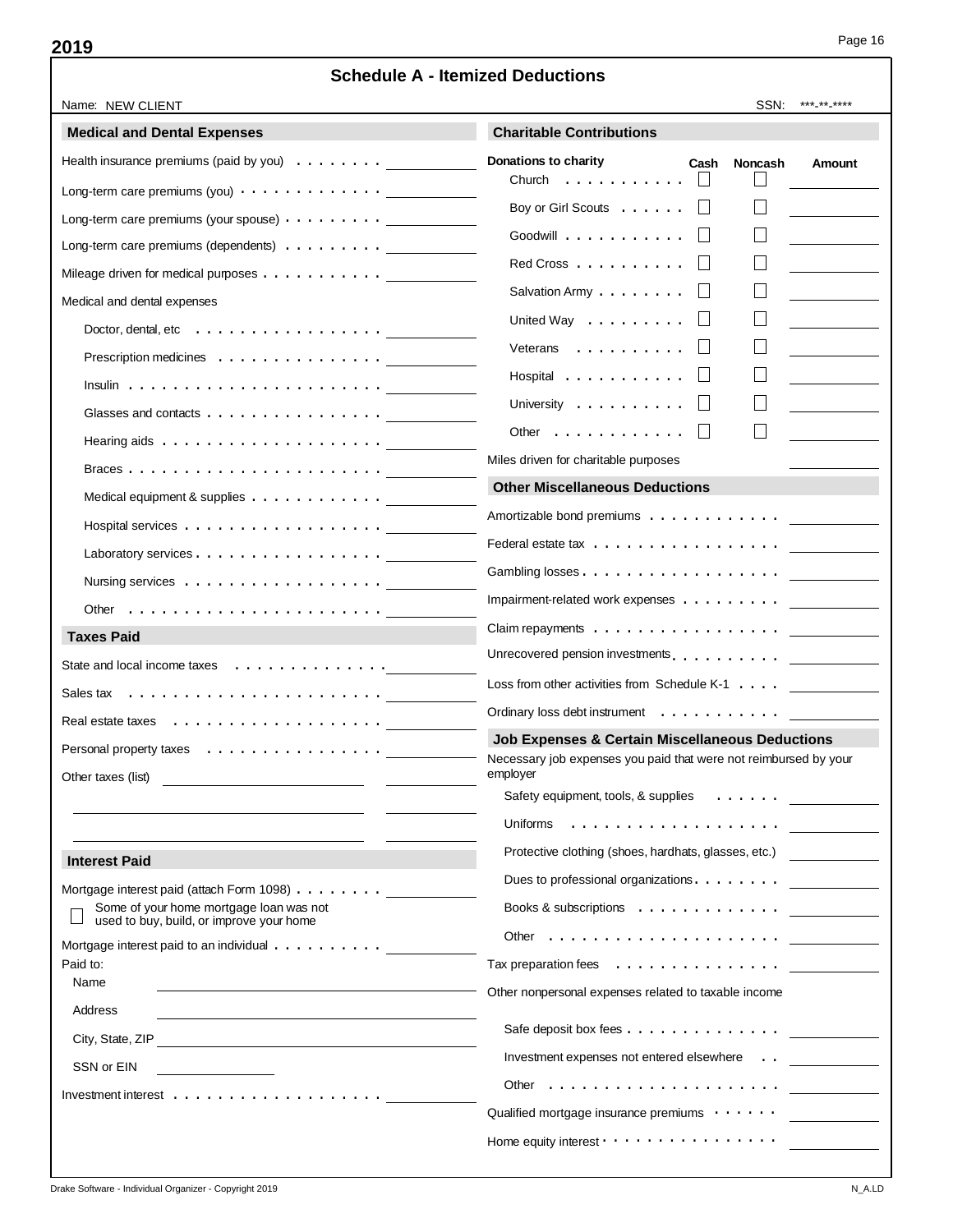| Name: NEW CLIENT                                                                                                                                                                            |                                                                                                                                                                                                                                      |                                   | SSN:<br>*** ** ****                                     |
|---------------------------------------------------------------------------------------------------------------------------------------------------------------------------------------------|--------------------------------------------------------------------------------------------------------------------------------------------------------------------------------------------------------------------------------------|-----------------------------------|---------------------------------------------------------|
| <b>Mortgage Interest</b>                                                                                                                                                                    |                                                                                                                                                                                                                                      |                                   |                                                         |
| Provide all copies of Form 1098                                                                                                                                                             |                                                                                                                                                                                                                                      |                                   |                                                         |
| Lender's name                                                                                                                                                                               | Mortgage<br>interest<br>received                                                                                                                                                                                                     | Mortgage<br>insurance<br>premiums | Real estate<br>taxes paid                               |
|                                                                                                                                                                                             |                                                                                                                                                                                                                                      |                                   |                                                         |
| <b>Employee Business Expenses</b>                                                                                                                                                           |                                                                                                                                                                                                                                      |                                   |                                                         |
| You are a qualified performing artist<br>You are a fee-based state or local government official<br>You are a disabled employee with impairment-related work expenses<br>You are a reservist | You are a member of the clergy<br>You used your personal vehicle for your job during 2019                                                                                                                                            |                                   |                                                         |
|                                                                                                                                                                                             | <b>NOT reimbursed</b><br>by your employer                                                                                                                                                                                            |                                   | Reimbursed by your employer<br>not included on your W-2 |
|                                                                                                                                                                                             |                                                                                                                                                                                                                                      |                                   |                                                         |
| Meals<br>Overnight business travel expenses                                                                                                                                                 |                                                                                                                                                                                                                                      |                                   |                                                         |
|                                                                                                                                                                                             |                                                                                                                                                                                                                                      |                                   |                                                         |
| <b>Casualties and Thefts</b>                                                                                                                                                                |                                                                                                                                                                                                                                      |                                   |                                                         |
| FEMA code                                                                                                                                                                                   | FEMA code                                                                                                                                                                                                                            |                                   |                                                         |
|                                                                                                                                                                                             | Property description <u>contract and the contract of the contract of the contract of the contract of the contract of the contract of the contract of the contract of the contract of the contract of the contract of the contrac</u> |                                   |                                                         |
| Property location                                                                                                                                                                           | Property location                                                                                                                                                                                                                    |                                   | <u> 1989 - John Stein, Amerikaansk politiker (</u>      |
| Date property was acquired _______________                                                                                                                                                  | Date property was acquired                                                                                                                                                                                                           |                                   |                                                         |
|                                                                                                                                                                                             |                                                                                                                                                                                                                                      |                                   |                                                         |
| Cost of property damaged or stolen <b>Cost of property damaged or stolen</b>                                                                                                                |                                                                                                                                                                                                                                      |                                   |                                                         |
|                                                                                                                                                                                             | Amount of damage                                                                                                                                                                                                                     |                                   |                                                         |
|                                                                                                                                                                                             |                                                                                                                                                                                                                                      |                                   | Insurance reimbursement                                 |